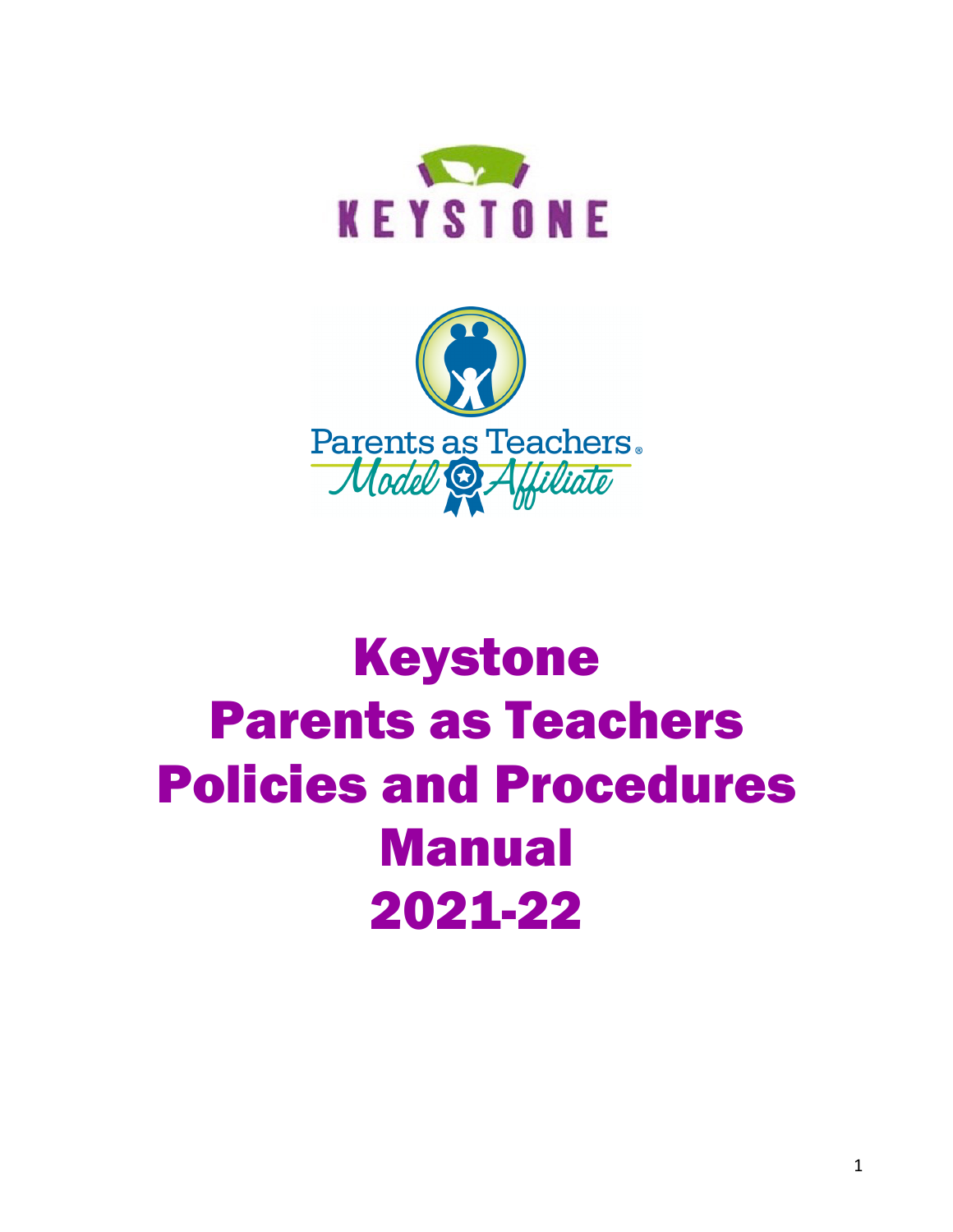## **Policies & Procedures Manual**

## **Table of Contents**

| 1 <sub>1</sub> |                                                  |  |
|----------------|--------------------------------------------------|--|
| 2.             |                                                  |  |
| 3.             |                                                  |  |
| 4.             |                                                  |  |
| 5.             |                                                  |  |
| 6.             |                                                  |  |
| 7 <sub>1</sub> | Data Collections and Documentation of Services16 |  |
| 8.             |                                                  |  |
| 9.             | Supervision and Professional Development19       |  |
|                |                                                  |  |
|                |                                                  |  |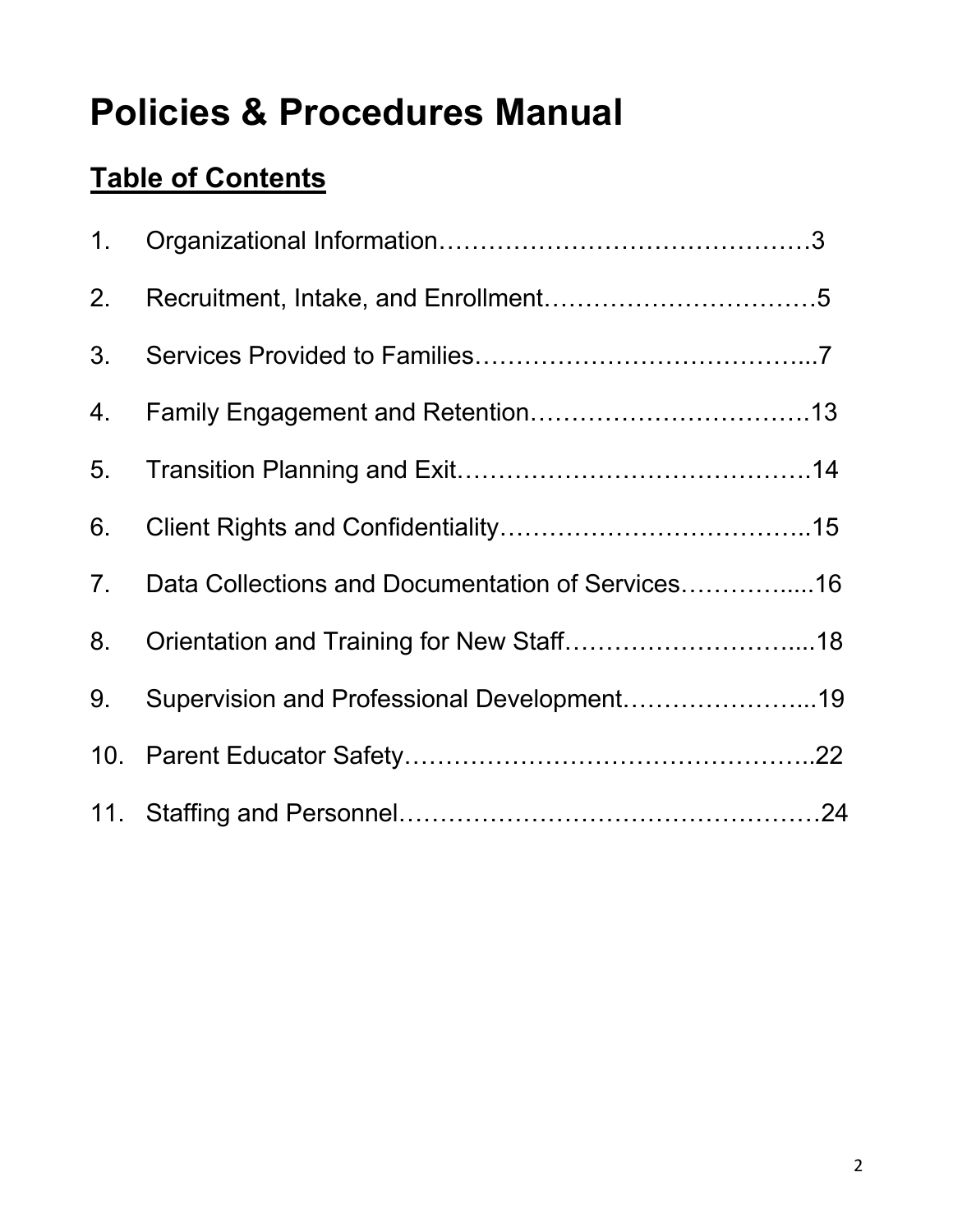## **Organizational Information**

#### **Mission Statement:**

Keystone Parents as Teachers (PAT) promotes the optimal early development, learning, and health of children by supporting and engaging their parents and caregivers.

#### **Fiscal Agent and Administration:**

Keystone Learning Services (KLS) is the Fiscal Agent for the PAT Program. School districts contract services from KLS. KLS provides administration and oversight of the program.

#### **Participation Districts**:

Keystone Parents as Teachers provides services to families with children prenatal through kindergarten entry residing in the following school districts:

- USD #111 Doniphan West
- USD #113 Prairie Hills
- USD #114 Riverside
- USD #336 Holton
- USD #338 Valley Falls
- USD #339 Jefferson County North
- USD #341 Oskaloosa
- USD #342 McLouth
- USD #343 Perry-Lecompton
- USD #345 Seaman
- USD #377 Atchison County
- USD #409 Atchison City
- USD #415 Hiawatha
- USD #429 Troy
- USD #450 Shawnee Heights
- USD #464 Tonganoxie
- USD #491 Eudora

#### **Affiliate Plan, Model Implementation, and Quality Standards:**

Keystone Parents as Teachers utilizes the PAT Model Implementation Guide and Quality Standards to develop their PAT Affiliate Plan. The PAT Affiliate Plan guides the implementation of the PAT model and is used as a continued resource. The Affiliate Plan is reviewed and updated every 5 years in order to reflect changes in their community and organization. The most recent data the PAT Affiliate Plan was approved by Parents as Teachers National Center was January 1, 2020.

## **PAT Liaison/Advisory Committee:**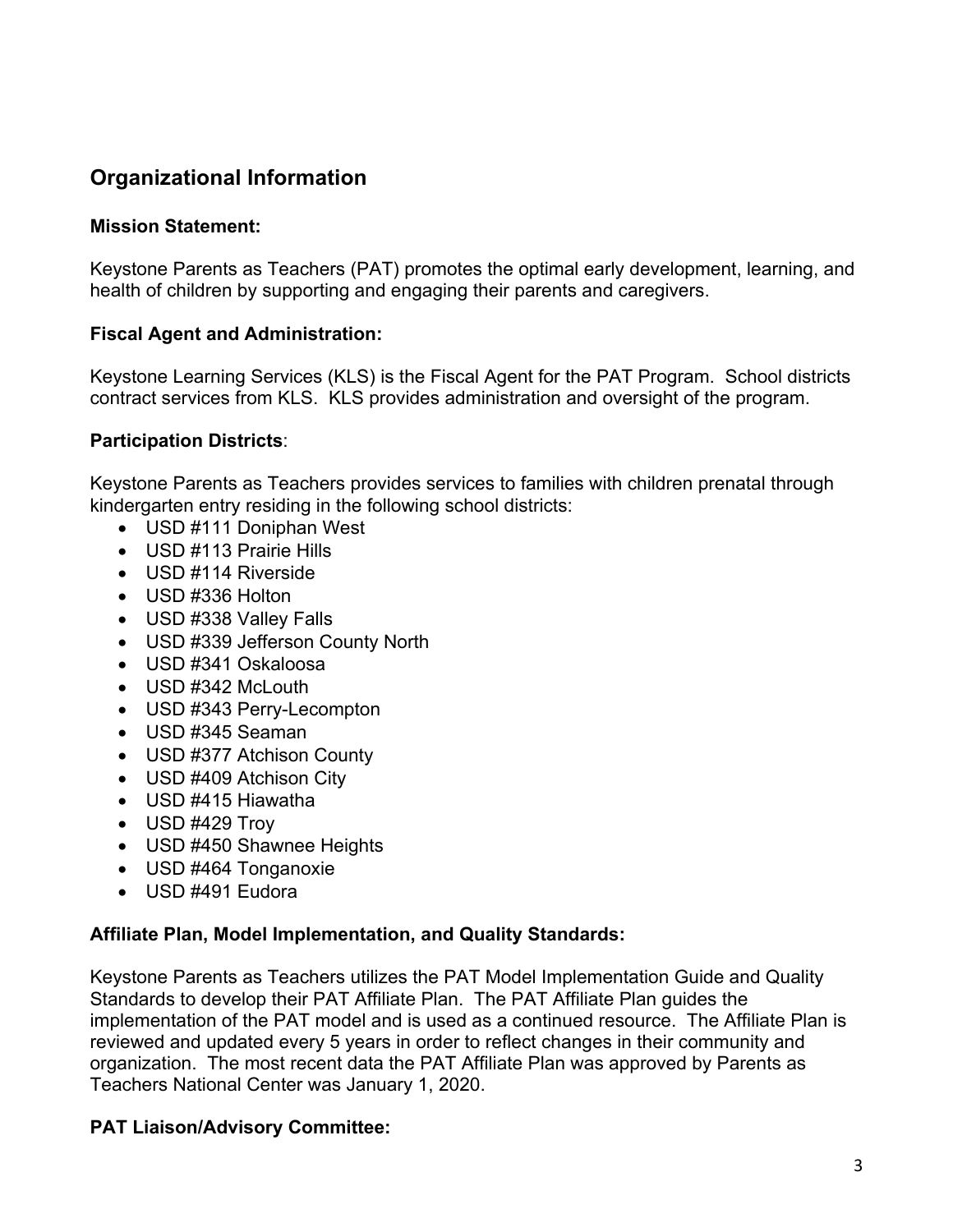Keystone Parents as Teachers has an affiliate specific advisory committee that meets twice per year. The committee provides support and guidance for the program, but does not have governing responsibilities. Members of the committee include:

- Designated liaison from each school district served
- Superintendents from each school district served
- Current and past PAT staff
- Infant/Toddler Special Service staff
- Current and past PAT parent(s)

Agenda items include:

- Overview of Keystone PAT services
- Data on program services
- Parent Satisfaction Survey results
- Continuous quality improvement

## **Staffing Information:**

Supervisors provide reflective supervision to  $1 - 4$  parent educators:

- Meets individually with parent educators on a monthly basis
- Maintains on-going communication throughout the month
- Maintains a record of supervision with each parent educator

Keystone PAT staff consists of:

- 1 Program Coordinator/Supervisor/Parent Educator
- 1 Assistant Coordinator/Supervisor/Parent Educator
- 2 Supervisors/Parent Educators
- 15 Parent Educators

The minimum qualifications for parent educators are:

- 4-year degree
- 2 years previous work experience with young children and/or parents

## **Program Description:**

Keystone Parents as Teachers provides PAT services 12 months of the year. Caseloads allow sufficient time for all responsibilities of the parent educator, including the following:

- Home visit delivery, including planning, travel, and record keeping
- Group Connection delivery, including planning, travel, and record keeping
- Supervision
- Staff meetings
- Recruitment
- Community engagement
- Professional development

Staffing and facility use is structured so that services can be delivered at times that are convenient for the families served, including evenings or weekends.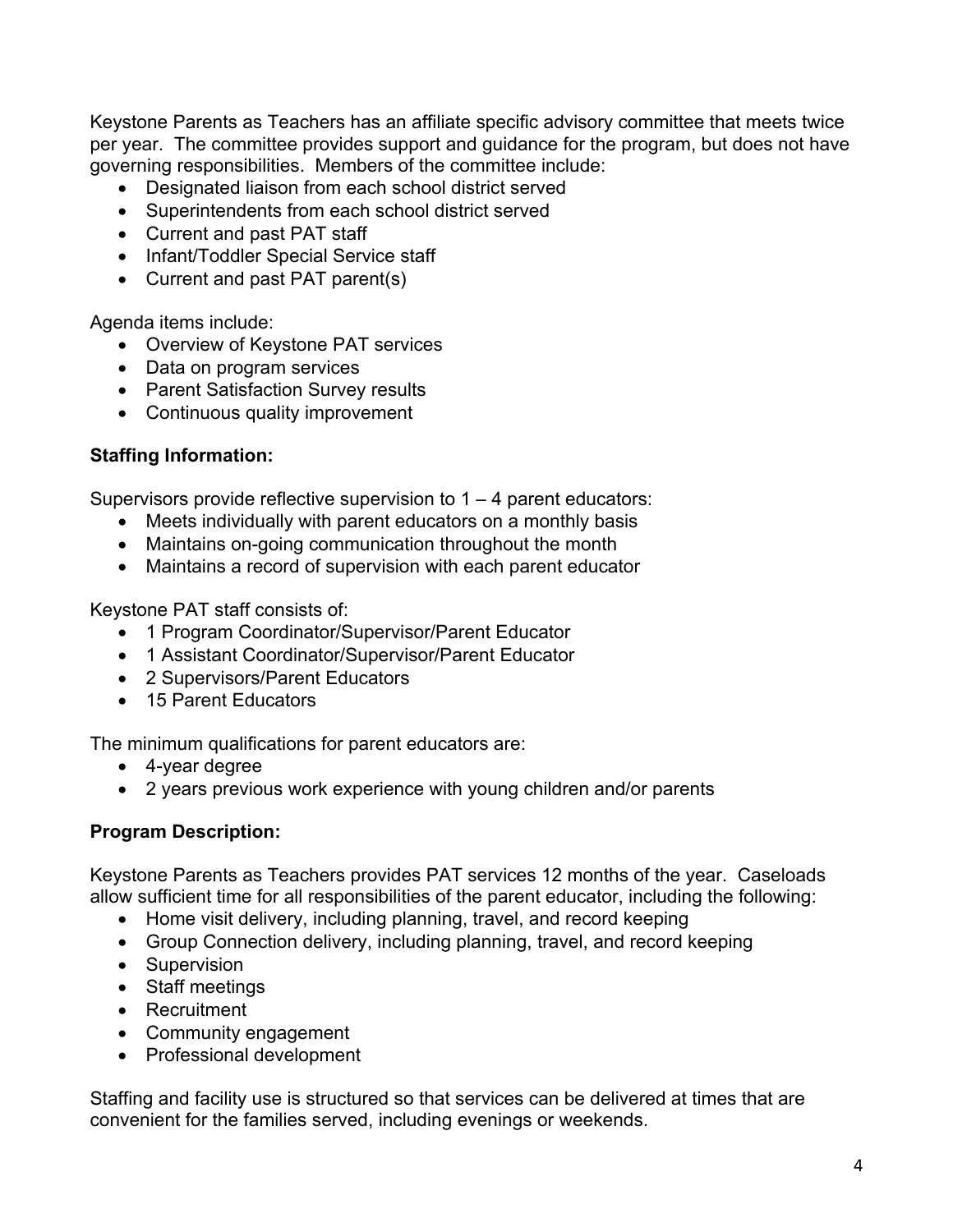Frequency of visits is as follows:

- Monthly with families with 1 or less PATNC high needs indicators
- Bi-monthly with families with 2 or more PATNC high needs indicators

Keystone PAT serves families with children prenatal through kindergarten entry. Priority for enrollment is the following:

- Families with children prenatal through 36 months
- Families with 1 or more PATNC identified high needs
- $\bullet$  1<sup>st</sup> time parent
- Parent educators will complete a transition plan with each family to determine whether to continue services beyond age 3 and reassess annually

Parent educators use the PAT *Foundational Curriculum* at each visit, ensuring that families receive consistent research-based, evidence-informed information and that parents are empowered to use the information to create safe and nurturing environments for their children. During each personal visit, the parent educator partners, facilitates and reflects with the family in the 3 main areas of emphasis:

- Parent-Child Interaction
- Development-Centered Parenting
- Family Well-Being

The parent educator and parents partner to select an activity appropriate for the child's development level in the following domains:

- Gross Motor
- Fine Motor
- Language
- Cognitive
- Social-Emotional

## **Recruitment, Intake, and Enrollment**

#### **Policy:**

Keystone Parents as Teachers (PAT) is dedicated to serving eligible families residing within all contracting school districts. Recruiting and enrolling families in a timely and coordinated manner is key to the first step to engaging families in PAT services. In addition to promptly responding to inquiries/referrals and completing the first visit, Keystone PAT proactively helps ineligible and waitlisted families connect to needed resources.

#### **Procedures:**

Parent educators develop a written recruitment plan. This plan is reviewed with the supervisor in August and January. The recruitment plan utilizes a variety of activities and approaches seeking to find families that are eligible for services and need support. The plan provides a timeline for the recruitment activities. Supervisors review the plan at monthly reflective supervision sessions to discuss the activities completed and the results: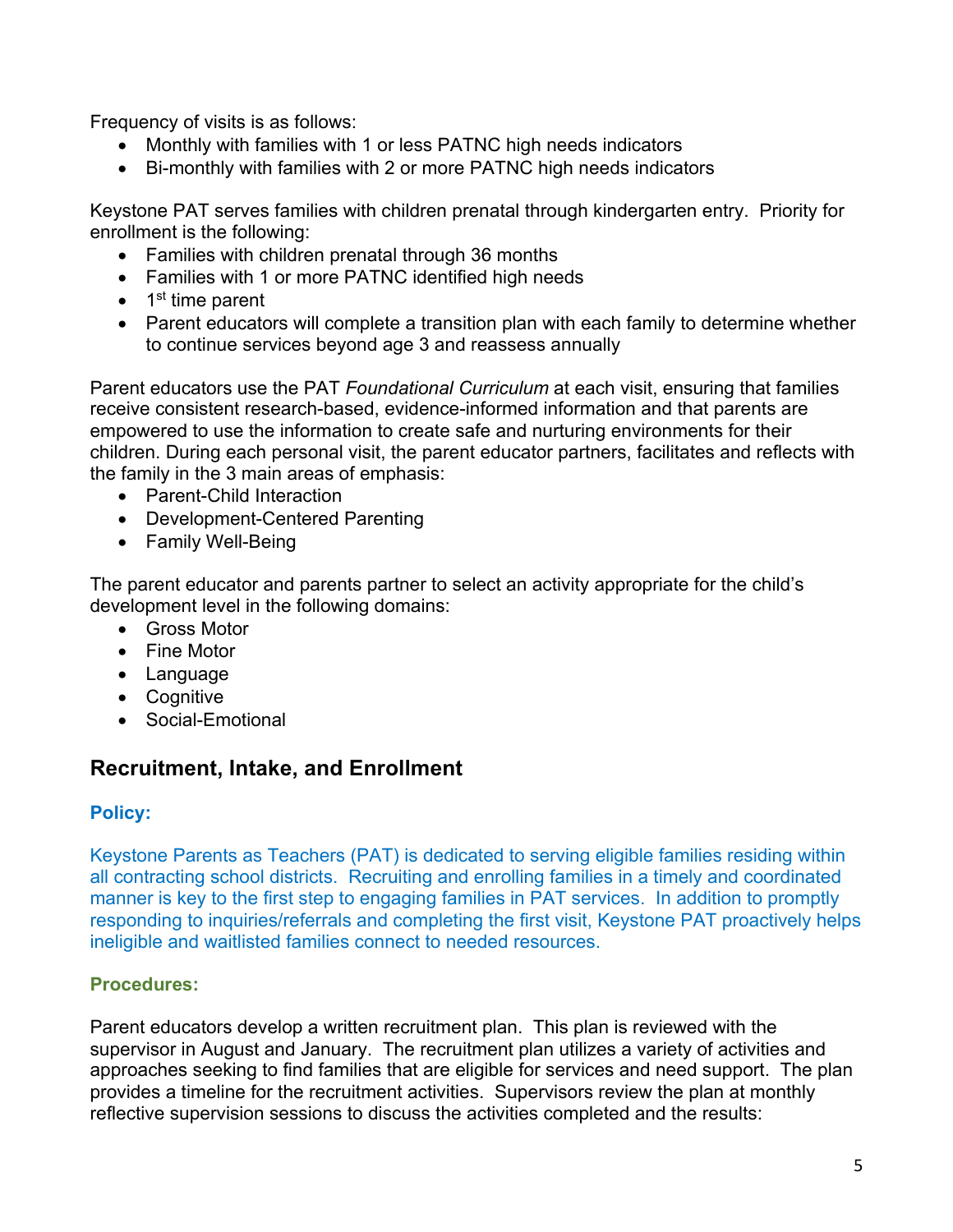- Specific activity and date
- $\bullet$  # of contacts made during the activity
- # of referrals received
- # of families contacted as a result of the activity
- $\bullet$  # of families newly enrolled as a result of the activity

Recruitment plans include the following guiding principles:

- Organize before recruiting.
- Maintain high-quality services in order to be confident of providing a valuable service.
- Do not minimize the impact of word of mouth; satisfied parents are valuable partners for marketing the program in the community. It is important to make every contact with PAT well worth the parents' time.
- Give participants ownership. Involve them and their ideas in the plan to recruit families.
- Utilize relationship-based recruitment. For example, arrange with agencies to spend time in their waiting rooms playing with the young children and parents who are there. Take toys, books, and brochures.

Some families will need time to develop sufficient trust, particularly if there have been prior negative experiences with agencies or programs. Thus, it can be beneficial to establish a presence and rapport with some families before actively recruiting them for PAT.

- Make sure recruitment materials give a clear picture of what families can expect from PAT services.
- Ensure that informational materials and recruitment strategies reflect the languages and cultures of the families to be served.

Parent educators are provided time to carryout recruitment activities and maintain visibility of the program in communities where they serve families. If a parent educator is low in caseload, time for recruitment is increased.

## **Intake:**

Within 2 business days after a family has been referred to or contacts the program, the supervisor or parent educator contacts the parents/guardians and provides an overview of the program. If the family decides to participate and a parent educator is available to serve the family right away, the family is assigned to a parent educator.

When parent educators work as a team to serve families in a district or county, the supervisor works with the team to assign families to each parent educator. To determine assignment, the supervisor assesses the following:

- Which school district the family resides in
- Caseload sizes of staff
- Time of day the family is available for visits
- Parent educators' background and expertise with family characteristics

The supervisor selects an available parent educator that best fits the family. The parent educator assigned to the family has up to 2 business days following assignment to contact them and schedule the first visit.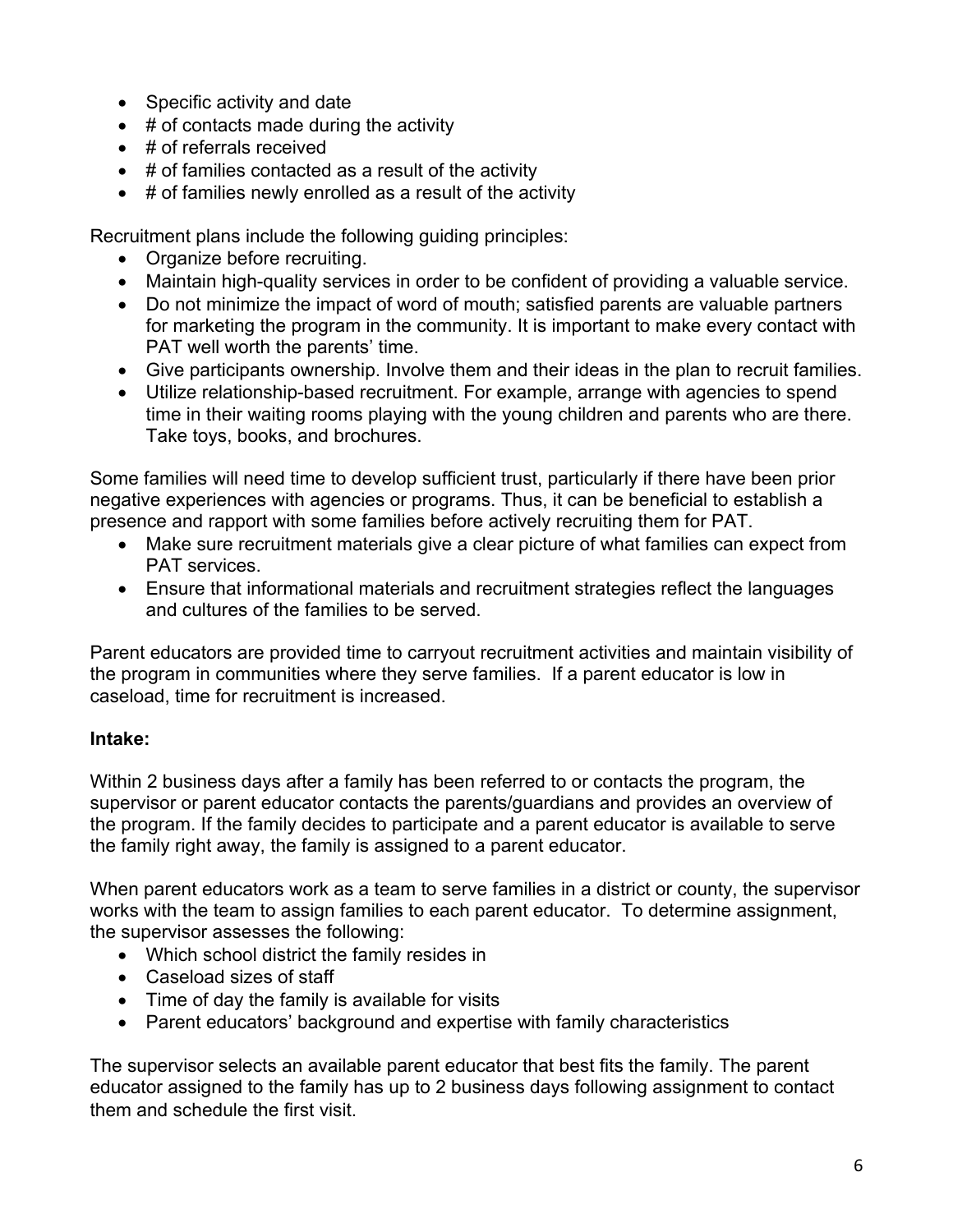The supervisor provides the family information to the assigned parent educator. The parent educator enters the required family information into Visit Tracker.

If and when all parent educators have full caseloads, the supervisor will inform the family that services cannot be provided right away and will ask if they wish to go on the waitlist. If the family declines, the supervisor will provide comprehensive information about other resources in the community, including specific information about how to access them. If the family agrees to be placed on the waiting list, the program coordinator/supervisor enters the family into the data management system and places them on the waitlist.

Wait List Families. Wait List families are invited to all group connections. Once a parent educator has an opening, the supervisor assigns the family to their caseload and the parent educator schedules the first personal visit within two business days.

Families with children prenatal to kindergarten entry that do not reside within the Keystone PAT districts are provided with the contact information for home visitation programs within their school district.

Non-responsive families. The supervisor or parent educator will reach out four times to a family that has been referred to or expressed interest in receiving PAT services. The supervisor or parent educator will make two attempts the first week and one attempt during each of the following two weeks (by call, text and/or email). If the family does not respond after 4 attempts, a letter is sent to their address (if provided), inviting them to contact the supervisor if they would like services. If the family has been referred to the program, the supervisor or parent educator will notify the referral source that the family could not be reached. A list of families that have been referred or expressed interest but could not be reached is maintained in Visit Tracker under "Recruit".

## **Enrollment:**

The first foundational visit is expected to take place within 2 weeks of the parent educator contacting the family to schedule the visit.

Consent for Services/Enrollment. The family is considered enrolled in PAT services when the first visit in which a PAT Foundational Plan is used is complete and the parents/guardians (hereafter, parents) have signed the PAT Participation Agreement/Consent for Services. When received, the parent educator checks the "Consent Received" box in the Visit Tracker. Consent for services is reviewed with the family and re-signed annually.

## **Services Provided to Families**

## **Policy:**

Keystone Parents as Teachers is committed to providing high-quality service to families that include the 4 components of the PAT model: personal visits, group connections, screening and resource network, accompanied by family-centered assessment and goal setting.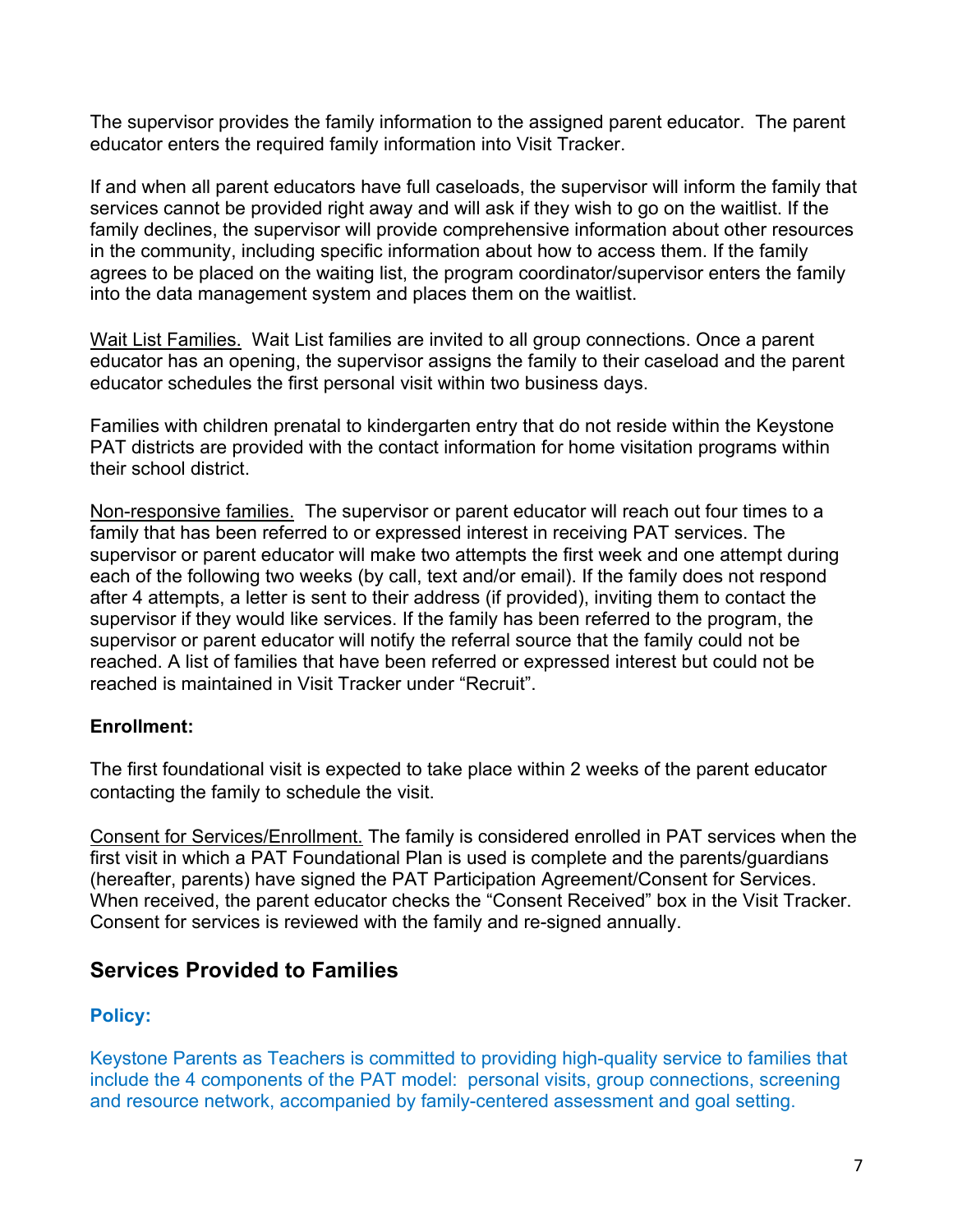## **Procedures:**

## **Personal Visits:**

Parent educators use the PAT Foundational Curriculum to provide families with consistent research-based and evidence-informed information. Visits last approximately one hours (or up to 90 minutes for families with multiple children). Visits should take place inside the family's home unless individual circumstances make it unsafe or at the parent's request. When visits are not conducted in the home, parent educator and parent(s) will agree on an alternate location. Parent Educators are responsible for trying to accommodate parents and family routines as much as possible when scheduling visits. When possible, visits should be scheduled when both parents can be present.

In order to count as a personal visit, the visit much include the following criteria:

- Delivered by a model certified parent educator
- At least 1 enrolled child is present (may be prenatal) along with at least one parent or guardian.
- Delivered to the family as a unit (visits are not done separately for each enrolled child).
- The visit is designed to include all areas of emphasis (parent-child interaction, development-centered parenting, and family well-being).
- The planning process is documented prior to the visit.
- The visit is documented within three business days after the visit occurs.

As a professional courtesy, parent educators will notify families scheduled for visits if the parent educator will be late arriving for visits. Parent educators are expected to arrive within 10 minutes of the scheduled time.

In order to ensure that personal visits are curriculum based, meet model fidelity requirements, and are tailored to the family's unique needs and interests, parent educators will:

- Deliver the eight Foundational Personal Visit Plans to each newly enrolled family.
- Complete a Foundational Personal Visit Plan or Visit Planning Guide in advance of each visit.
- Address all three areas of emphasis (parent-child interaction, development-centered parenting, and family well-being) during every personal visit, even when addressing families' immediate needs.
- The Family-Centered Assessment and identified goals should be considered when planning a personal visit.

Families identified with one or fewer PAT stressor will receive monthly personal visits. Families identified with two or more stressors will receive twice monthly personal visits. Families referred to the program from the Bright Futures Grant Program will receive weekly personal visits for the first three months enrolled and then twice monthly visits for the remainder of the year. It may be necessary to schedule more frequent visits in order to ensure a sufficient number of visits. All families should receive at least 75% of the required visits per year.

Parent educators will serve families within the school district(s) they are assigned to. Caseload size is based on the number of weekly hours each parent educator is contracted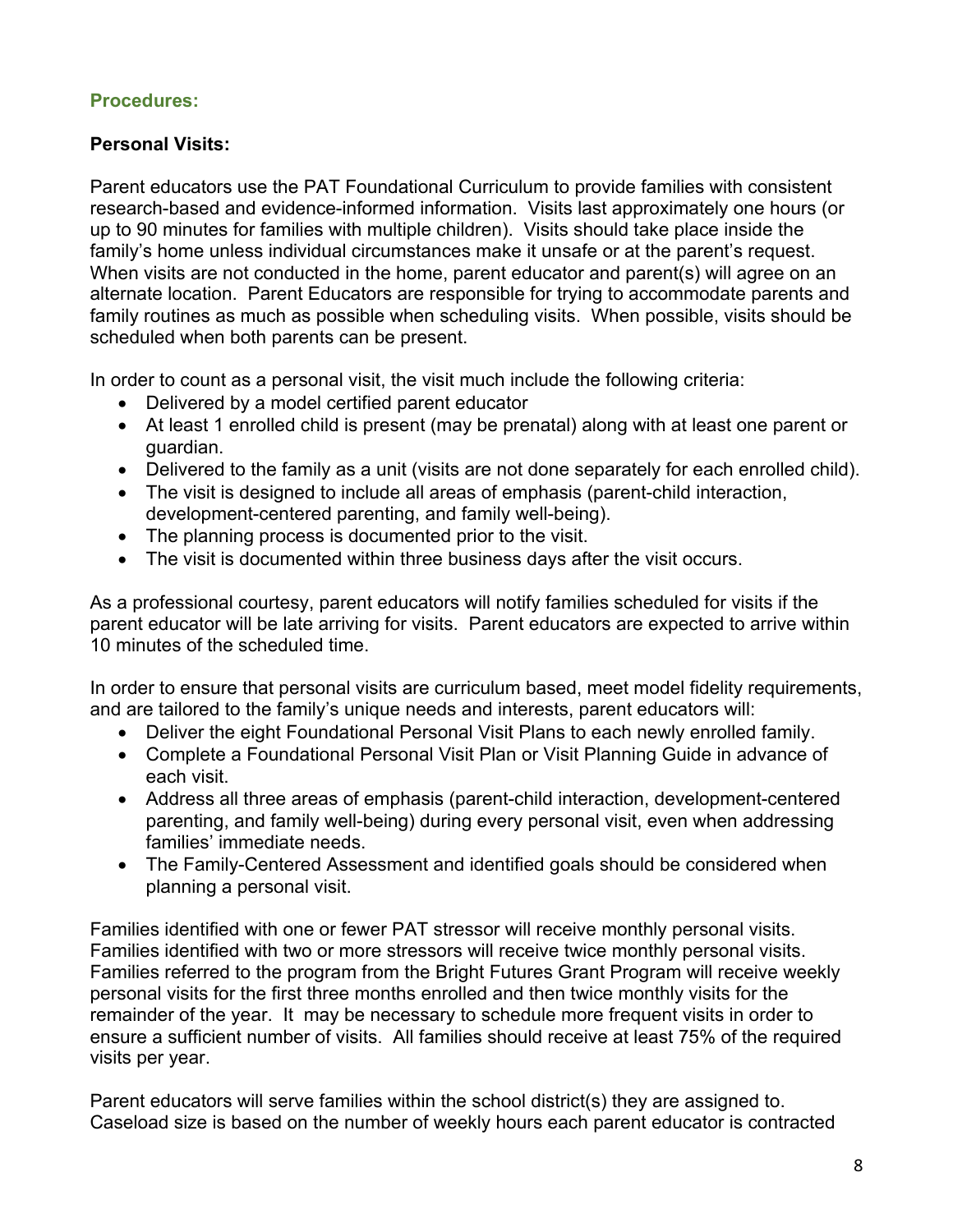for. For example, if a parent educator is contracted to work 25 hours per week, that parent educator is expected to serve 25 family slots. Family slots are based on the number of visits the family should receive each month. Families who receive a visit once a month count as one family slot. Families who receive visits twice a month count as two family slots. Families who receive weekly visits count as four family slots. Parent educators are required to maintain at least 85% of their expected caseload. If caseload size drops below 85%, parent educators are required to increase their recruitment efforts.

## **Child Screening:**

Developmental, social-emotional, and health screenings are completed during personal visits with parents input. Completion of the health record identifies any parent concerns as well as includes functional hearing and vision screening. During developmental screenings, both the Ages and Stages Questionnaire (ASQ) and the Ages and Stages Questionnaire: Social Emotional (ASQ:SE) rely on parent and parent educator observations

Parent educators engage in both development surveillance (monitoring) through the PAT Milestones by Age and formal screening through the ASQ-3, ASQ-SE2 and PAT Child Health Record. Parent educators review the PAT milestones before each visit to help inform and plan the visit. Following each visit, parent educators update the PAT Milestones in Visit Tracker with emerging and achieved milestones (as applicable) for each enrolled child. Parent educators use the Milestones to track the child's development over time and identify potential red flags. Parent educators follow up on potential red flags with their supervisor and the family in a timely manner.

If the child's ASQ scores fall within the monitor area, rescreening is completed within 3 months. If the child's ASQ scores fall below cutoff or concerns are identified, the child is referred to the early intervention provider for further evaluation. If there are concerns identified with the health record, the child is referred to a physician, eye doctor, or dentist.

The parent educator works to ensure the family is connected to the appropriate resources and offers continued support to the family to help ensure follow through.

## **Parent Screenings and Assessments:**

Parent educators provide the following screenings within 90 days of enrollment and annually thereafter:

- Edinburgh Depression Scale or the Patient Health Questionnaire-9
- Parent Stress Scale
- Tobacco Survey

When concerns arise based on screening, parent educators provide families with resource connections for the appropriate services, works to ensure the family is connected to the resource, and offers continued support to the family to ensure follow through.

## **Family-Centered Assessment:**

Parent educators complete and document a family-centered assessment within 90 days of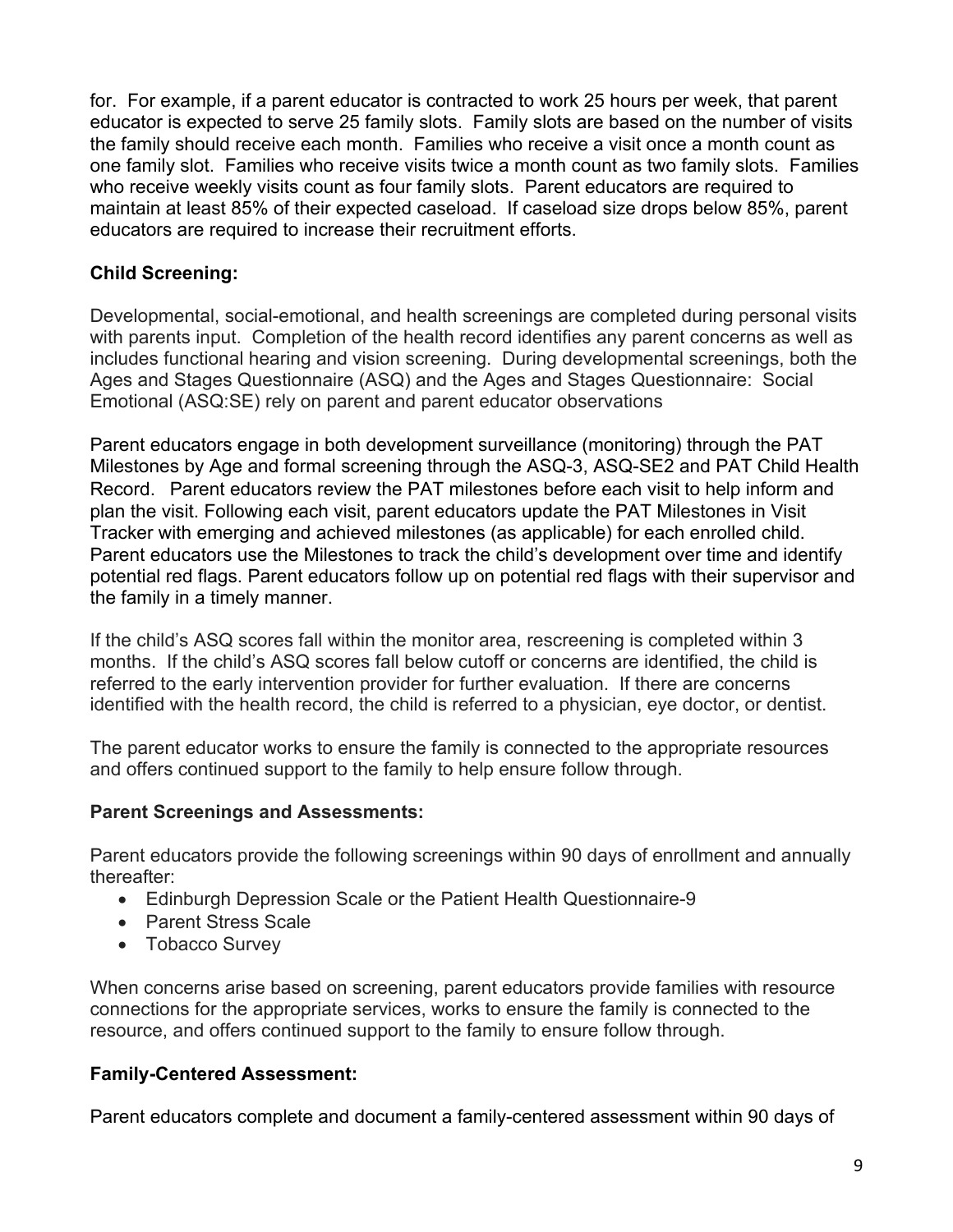enrollment and then at least annually thereafter, using an assessment that addresses the PAT required areas.

## **Goal Setting:**

Parent educators develop and document goals with each family they serve.

- Parent educators maintain a relationship-based, nonjudgmental and culturally responsive approach to conducting family-centered assessment and goal setting.
- Parent educators have the training and support necessary to complete the familycentered assessment.
- Goals are established in partnership with families using multiple sources of information, including parents' interests and needs, family-centered assessment, and screening results.
- Goals are established within 90 days of enrollment. **5.** Goals address at least 1 of the following areas: parenting, child development, and family well-being.
- Parent educators and parents create and document a plan to accomplish the family's goals.
- Parent educators help families recognize and address barriers to achieving the goals they have set.
- Parent educators and families review progress toward goals and establish new goals as needed.

## **Resource Networking**:

Keystone PAT partners and collaborates with other early learning professionals in each county of contracting school districts in the following ways:

- County Early Childhood Collaboration/Coalition Committees
	- o Generally meets monthly
- School District Early Childhood Teams
	- o Meet monthly to quarterly
- Early Childhood Community Screenings in each district
	- o Provided monthly
	- o Parent educators provide the Ages and Stages Developmental Screening with children under age 3 years

In August and January, parent educators submit a bi-annual plan to connect, partner, and collaborate with key services in the community that they work including the following:

- Community libraries
- School districts
	- o Staff (superintendents, elementary staff, preschool staff, nurses, counselors, etc.)
	- o School board meetings
	- o Parent groups (PTO, PTA, site councils, etc.)
	- o Teen parent groups
- Day care centers and day care home-based child care
- Medical community
	- o Physicians
	- o Nurses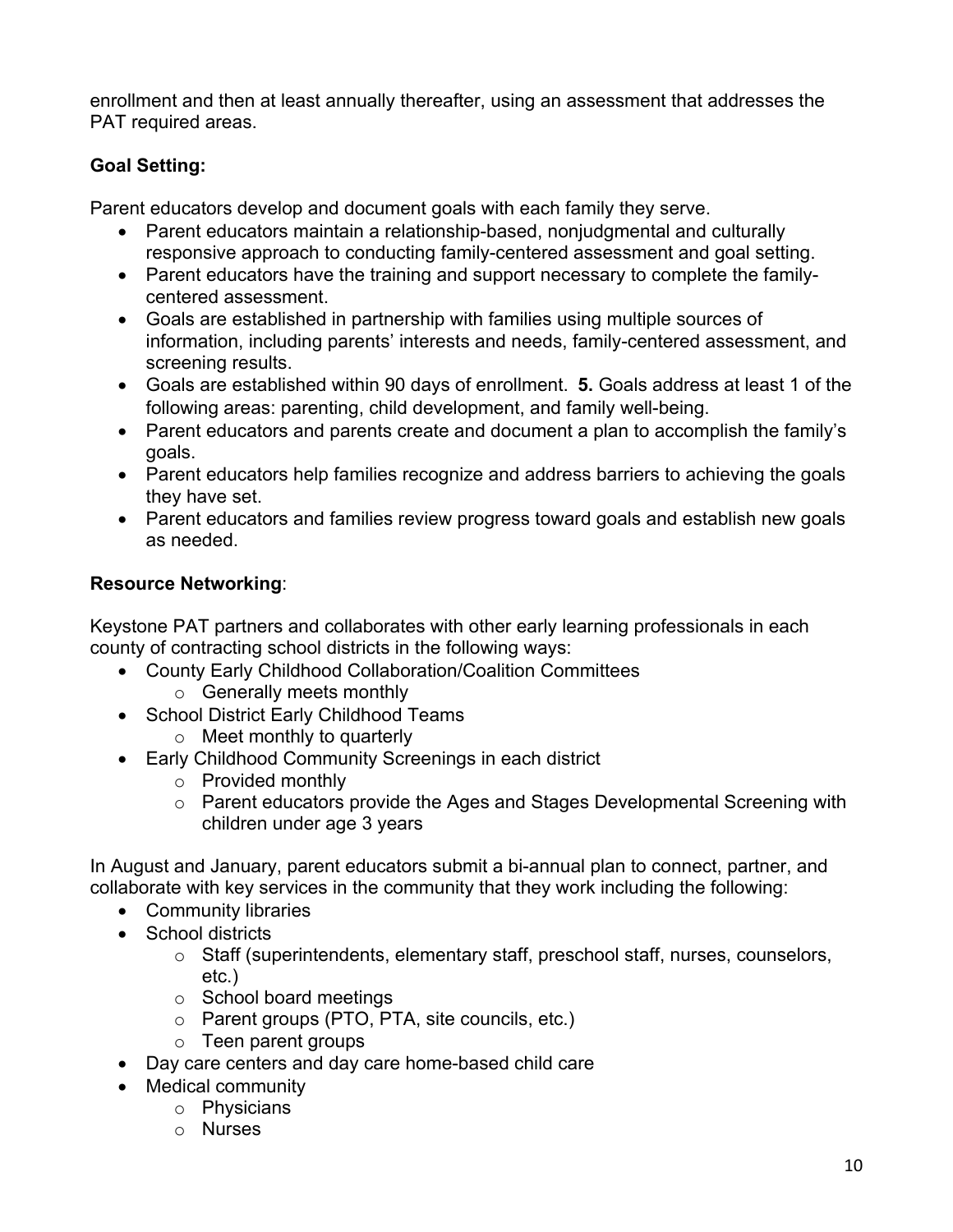- o Prenatal classes
- o Dentists
- o Eye doctors
- o County Health Department and WIC Clinics
- Community Groups
- Area churches

Supervisors review the plan with the parent educator and follow-up on planned activities at reflective supervisions. The supervisor records the completed community connection activities on the parent educator's Blueprint of Parent Educator Activities and Services.

## **Group Connections:**

Group Connections are provided:

- Planned and advertised in advance
- $\bullet$  1 2 times each month at locations within a 30 mile radius of each school district
- Variety of times, days of the week, and locations that are convenient for families
- Facilitated by a certified parent educator

Across the program year, groups address parent-child interaction, development-centered parenting, and family well-being. Group Connections are provided in the following formats:

- Family activity:
	- o Designed primarily to focus on parent-child interaction as parents engage in active learning with their children while gaining knowledge about their child's development and ways to promote development at home.
	- o Provides opportunities for parent-child interaction to encourage learning and promote development.
	- o Provides opportunities for children to interact with other children and adults.
	- $\circ$  Provides opportunities for parents to build social connections with other parents as they play with their children.
	- o Focuses on messy play, art, gross motor, or language and reading, and other topics.
	- o Provides handouts to foster generalization to the home setting.
- Presentations:
	- o Addresses specific information needed or requested by parents.
	- o Helps parents make connections with community resources.
	- o Provides opportunities for parents to build social connections with other parents of young children.
	- o Childcare is provided.
- Community events
	- o Takes place at various locations or as organized outings to build greater community awareness.
	- o Primarily focuses on family well-being while often incorporating developmental topics.
	- o Occurs in collaboration with other community resources.
	- o Examples include:
		- Safety Fair
			- Car seat checks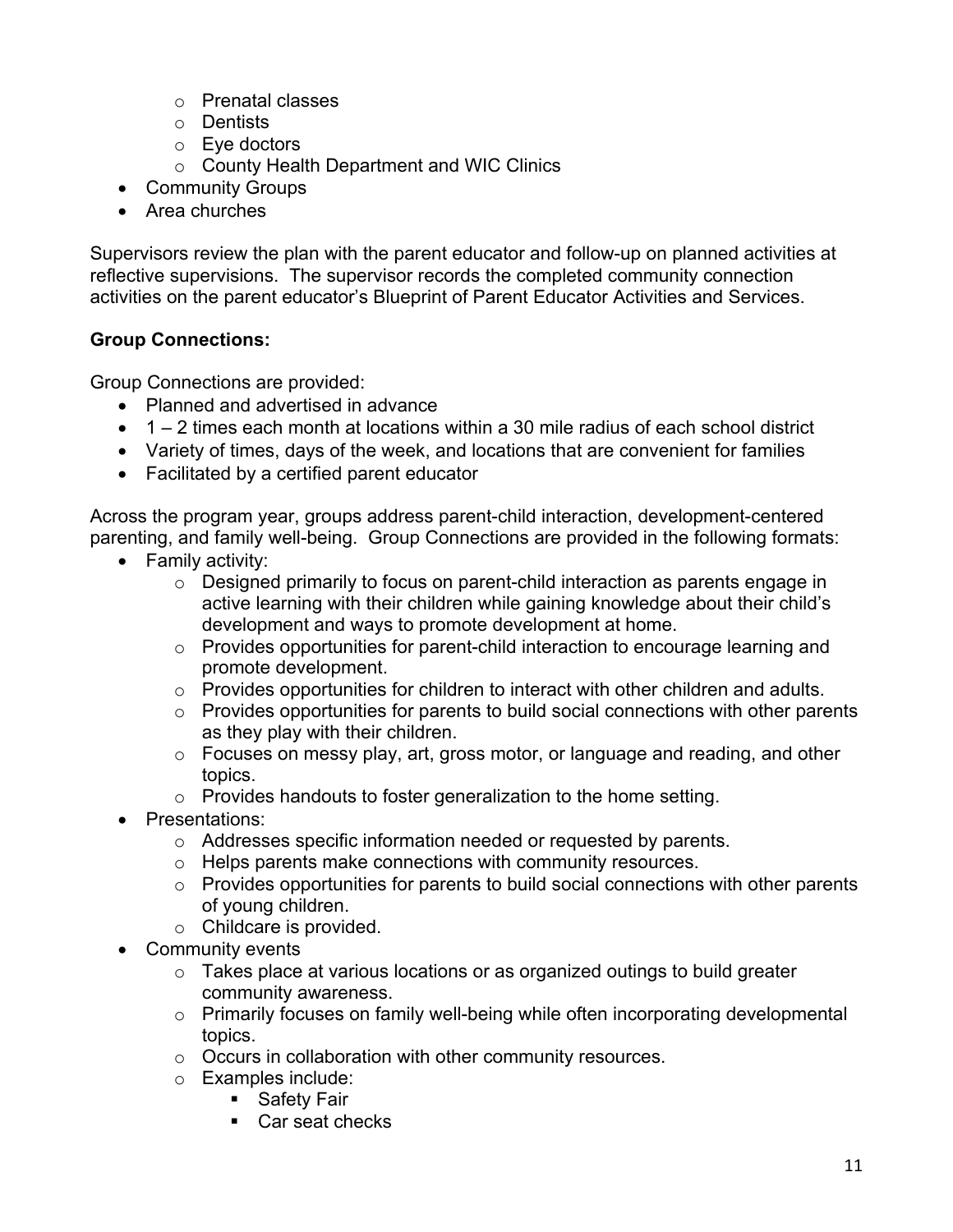- Tour of the fire station
- Cavity Free Express focusing on oral health care
- Ongoing groups:
	- o Small groups of parents facing similar issues.
	- o Group members build strong social connections and support networks over time.
	- o Provides opportunities for parents to facilitate the group and determine topics of interest that encourage parent empowerment.
	- o Occur over multiple sessions and may have a particular focus such as teen parenting, positive discipline, or breastfeeding support.
	- $\circ$  Increases parents' knowledge about their child's development and ways to promote it.
	- o Builds social connections.
	- o Connects families to needed resources.
	- o Provides new information about topics pertaining to family well-being.

During group connections, parent engagement happens through:

- Connection with other parents to foster friendships
- Sharing of common experiences and discover new ideas for parenting
- Observation of their child with other children and adults
- Practicing parenting skills
- Connecting outside of the group connection to form new support networks

At each group connection, parent educators provide:

- Welcoming and warm environment
- Greetings to participants when they arrive
- Introduction of families to other parents and staff
- Partnering, facilitation, and reflection with parent

Feedback on groups is gathered at every group connection or at the end of a group connection series, using a survey that accommodates a variety of literacy levels. A survey monkey is also provided on an annual basis to enrolled and exited families to elicit feedback for planning future group connections (topics, times of day, days of the week, format, etc.). This feedback is summarized and reviewed in July with the Supervision Team and with the full staff in August.

Parent educators provide experiences and information during group connections that promote positive parenting skills and increase parents' understanding of their role in their child's development. Group connections are designed so that families build social connections with each other, engage in parent-child interaction, and increase their knowledge of ways to support children's development. Group connections provide opportunities for parents to practice parenting skills a variety of settings.

During group connections, parent educators:

- Partner with parents by
	- o Providing a safe, warm, and welcoming environment
	- o Sharing observations of the child and parent-child interactions
	- o Asking for feedback on the group connection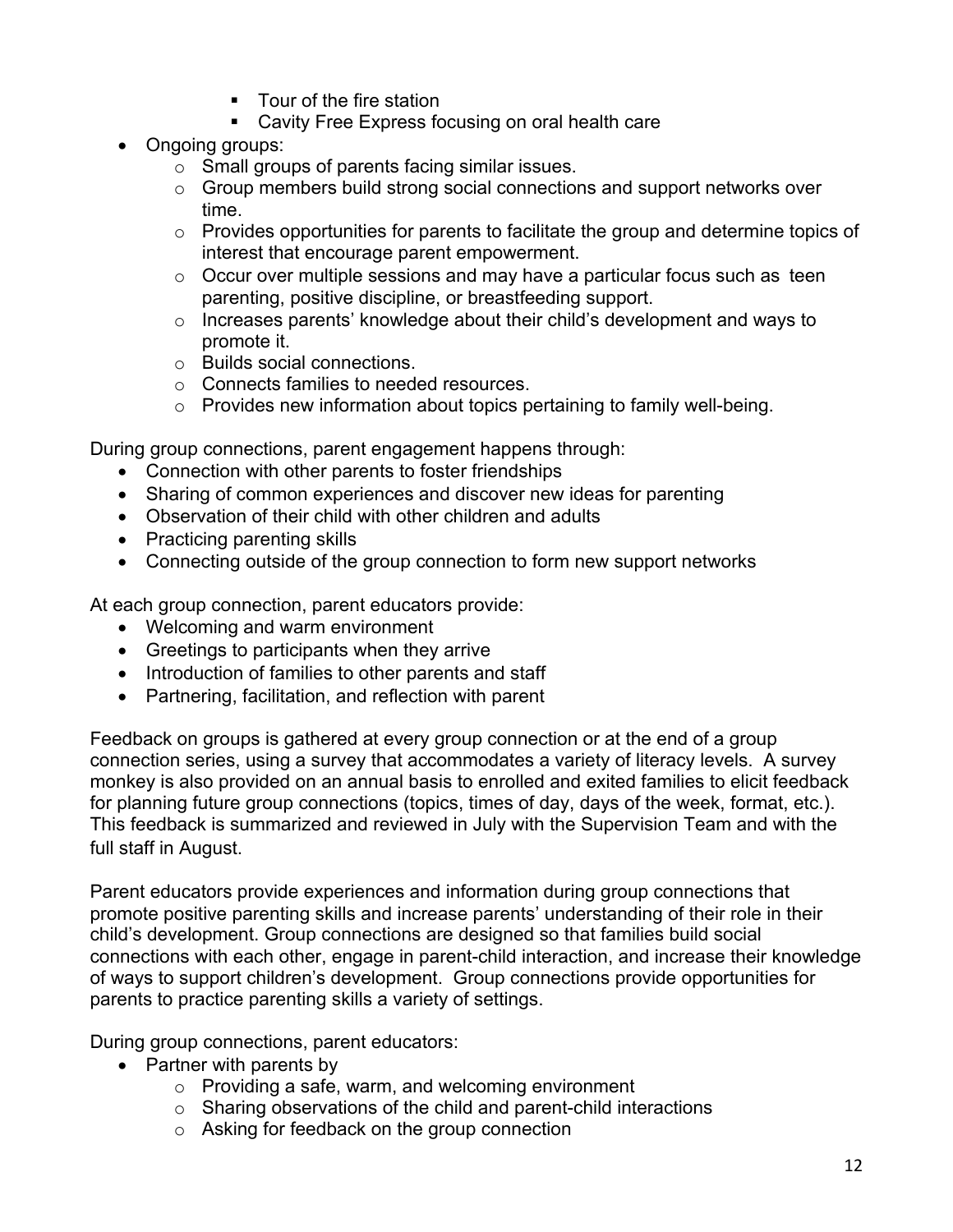- Facilitate parent learning by
	- $\circ$  Engaging parents in interactions with their child with the activities to understand how their child is developing and how they influence their child's development.
	- o Motivating and sustaining interactions by affirming what the parent is doing well.
	- o Communicating ways to encourage development, and coaching parents to try new strategies.
	- o Sharing relevant information about child development, parenting behaviors, and developmental topics.
	- o Assisting parents in establishing healthy and safe environments and parenting practices that promote the optimal development of children.
- Reflect with parents by
	- o Asking questions about the parent-child interactions
	- o Discussing the information shared
	- $\circ$  Discussing ways to use the information at home

Handouts are provided to enhance the learning opportunities at the group connection and encourage transfer of information into the home setting. Parent educators follow-up with parents at the next home visit about transfer of the information to the home setting. A schedule of group connections is provided to families in August and January. At each home visit, parent educators remind parents of the upcoming group connections.

When planning group connections for the year, parent educators take into consideration:

- Feedback from individual group connections
- Needs identified through the Protective Factors Survey
- Needs identified as trends in annual screenings
- Questions asked by parents at home visits
- Goals set by parents at home visits

With this information, parent educators can determine

- Activities to foster specific parenting skills
- Community partners to provide specific presentations
- Community partners to provide events with crisis resource connection

## **Family Engagement and Retention**

#### **Policy:**

Families benefit most from PAT services when they are actively engaged with the program. It is recognized that high stress environments can make active and consistent engagement in services more challenging. Keystone PAT is dedicated to actively facilitating families' ongoing participation and input into services. In addition, Keystone PAT strives to re-engage families that have lost contact and welcomes families back into the program.

## **Procedures:**

To prevent missed visits, the next visit date is scheduled with the family during the current visit. One to two days prior to the visit, the parent educator calls or texts the family to check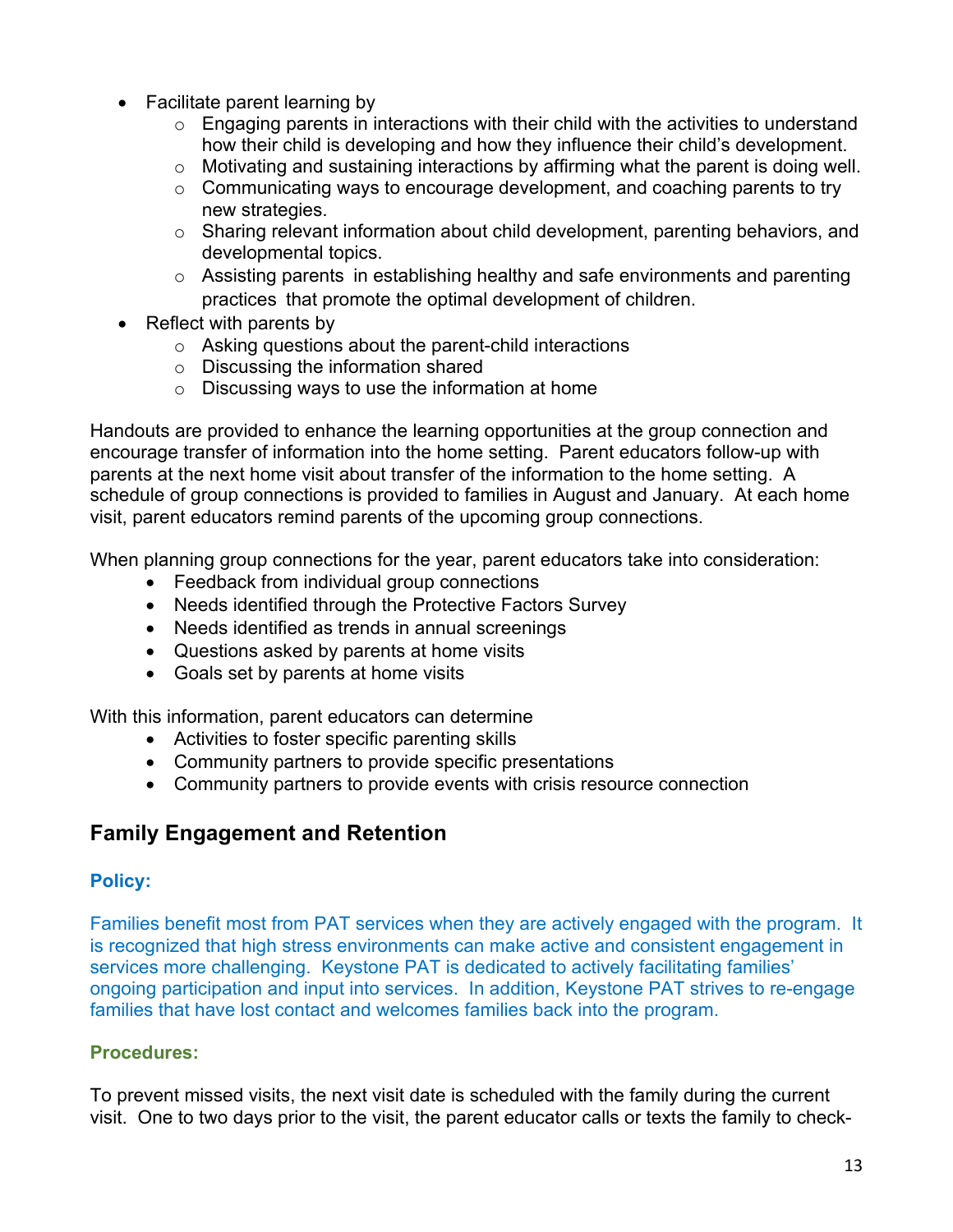in and confirm the date and time. If the family needs to reschedule the visit, the parent educator immediately attempts to establish that date. If a visit is missed, the parent educator contacts the family within 24 hours to reschedule. If unable to reach the family, parent educators continue to contact the family on a weekly basis. After multiple attempts to contact the family as not successful, the parent educator mails a letter to the family asking the family to contact the parent educator. If all attempts are unsuccessful after 30 days, the parent educator must exit the family.

Families are provided an opportunity to provide feedback on their participation in services on an annual basis through the Parent Satisfaction Survey. Families are also provided an opportunity to provide feedback on group connections after each event. In addition, families are provided with the program coordinator's contact information at enrollment and annually thereafter and is encouraged to contact the program coordinator with feedback on services.

When there is staff turnover, families are reassigned to other parent educators who live in or near the family. If no parent educator in the area has openings for additional families, families may have a gap in services until a new parent educator is hired and trained. In that circumstance, families are contacted by mail, email, and/or phone on a monthly basis with handouts and opportunities for the family to ask questions.

## **Transition Planning and Exit**

#### **Policy:**

The Keystone Parents as Teachers Program is dedicated to smooth transition out of the program when services are complete. This includes supporting the family to maintain connections to resources and supports in the community.

#### **Procedures:**

The program uses the PAT Transition Plan for planning and discussing the family's exit from services, involving all enrolled family members. This is begun as soon as it becomes known the family is leaving or in the case of aging out, at least 3 months prior to the exit date. With written permission, the parent educator may contact community resources in order to support the family following their exit from PAT.

At the following Reflective Supervision meeting, the parent educator reviews the Transition Plan for each family with a turning 3 within the next 3 months. The supervisor and parent educator discusses the family's needs to determine whether or not to continue services once the child turns 3.

Families with children under age 5 are invited to all group connections. As part of the Transition Record, parents are asked if they would like to continue to receive information on group connections. Parent educators continue to send group connection information to families until the youngest child enters kindergarten.

Exit from the program may be planned or unplanned.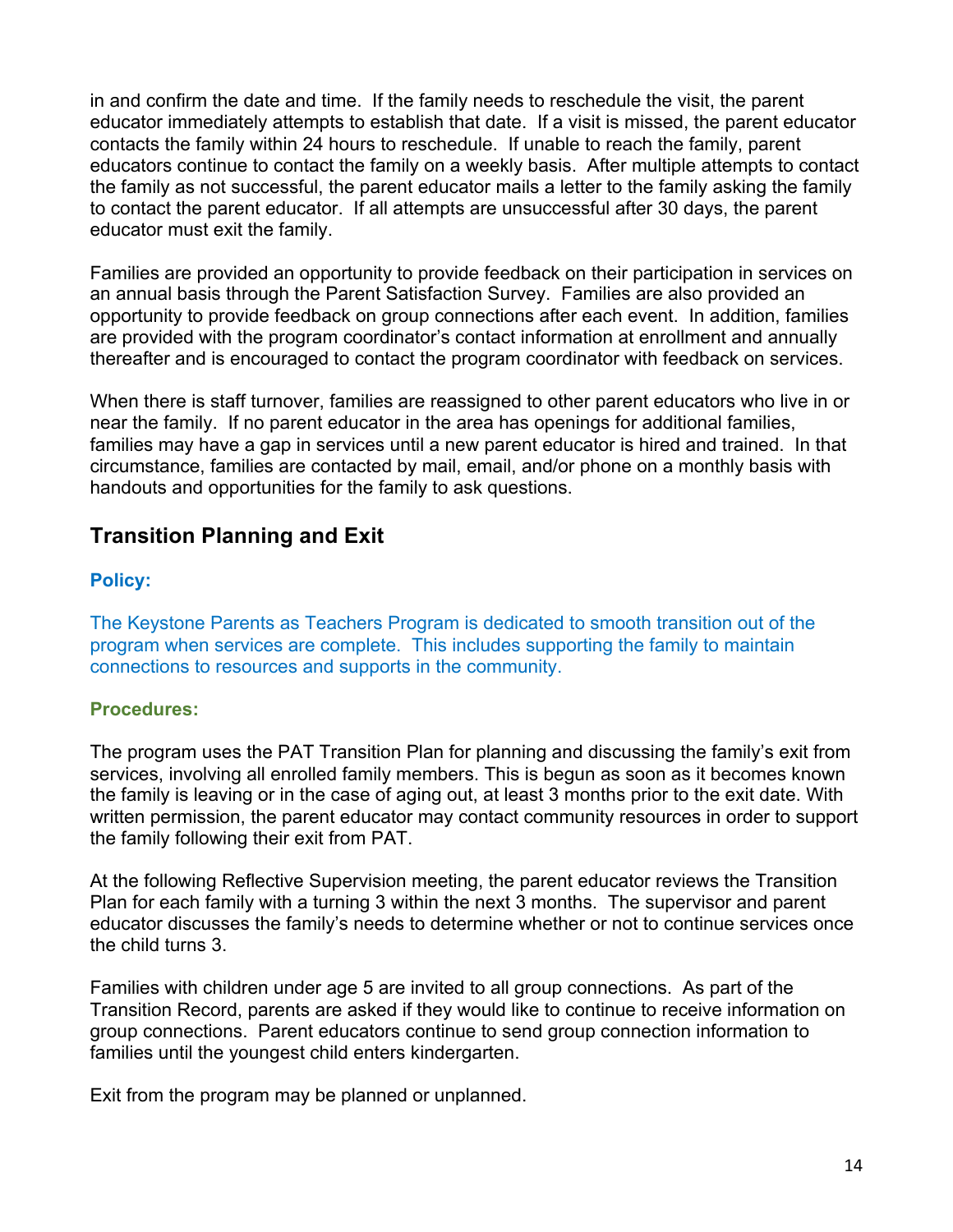Planned exit may include:

- Family is moving outside of the Keystone PAT service areas
- The voungest child is entering kindergarten
- The family has participated in the program for three or more years

Unplanned exit may include:

- Family suddenly moves outside of the Keystone PAT service areas
- Family has missed 2 consecutive visits and does not reschedule within 30 days
- Family chooses to no longer participate in services

The Parent Educator and Supervisor discuss the information on the Transition Planning Form. All information is taken into consideration to determine whether or not the family should continue with PAT services or exit.

Parent Educators should strive to enroll new families by exiting families. Guidance for exit include, but are not limited to, families who:

- Have received at least 3 years of service
- Have no risk factors or identified needs through screening and/or assessment
- Have resources they access beyond the scope of PAT services
- Have resources and plans for child to attend preschool

Priority for enrollment includes:

- Families with high needs (20% of caseload)
- Families with children prenatal  $-3$  years
- Families who have received fewer than 3 years of PAT services

## **Client Rights and Confidentiality**

**Policy:** Respect for families' rights and confidentiality are central to the relationship with the family. Keystone Parents as Teachers Program obtains families' consent for services, maintains confidentiality in accordance with legal requirements, and keeps families' information secure.

## **Procedures:**

## **Client Rights:**

As outlined in the PAT Participation Agreement and Consent for Services, parents have access to their family file. To access the file, they must make the request in writing to the program supervisor (contact information is provided in the Consent). The parent is asked to allow up to 3 business days for access and sign a statement that they were provided with their records. Paper printouts of the records within Visit Tracker are provided.

Before communication and exchange of information occurs with a community provider or organization, written permission to exchange information is obtained from the parent, using the PAT Permission to Exchange Information form. Each permission to exchange information is for a specific agency or organization. The permission outlines the specific information that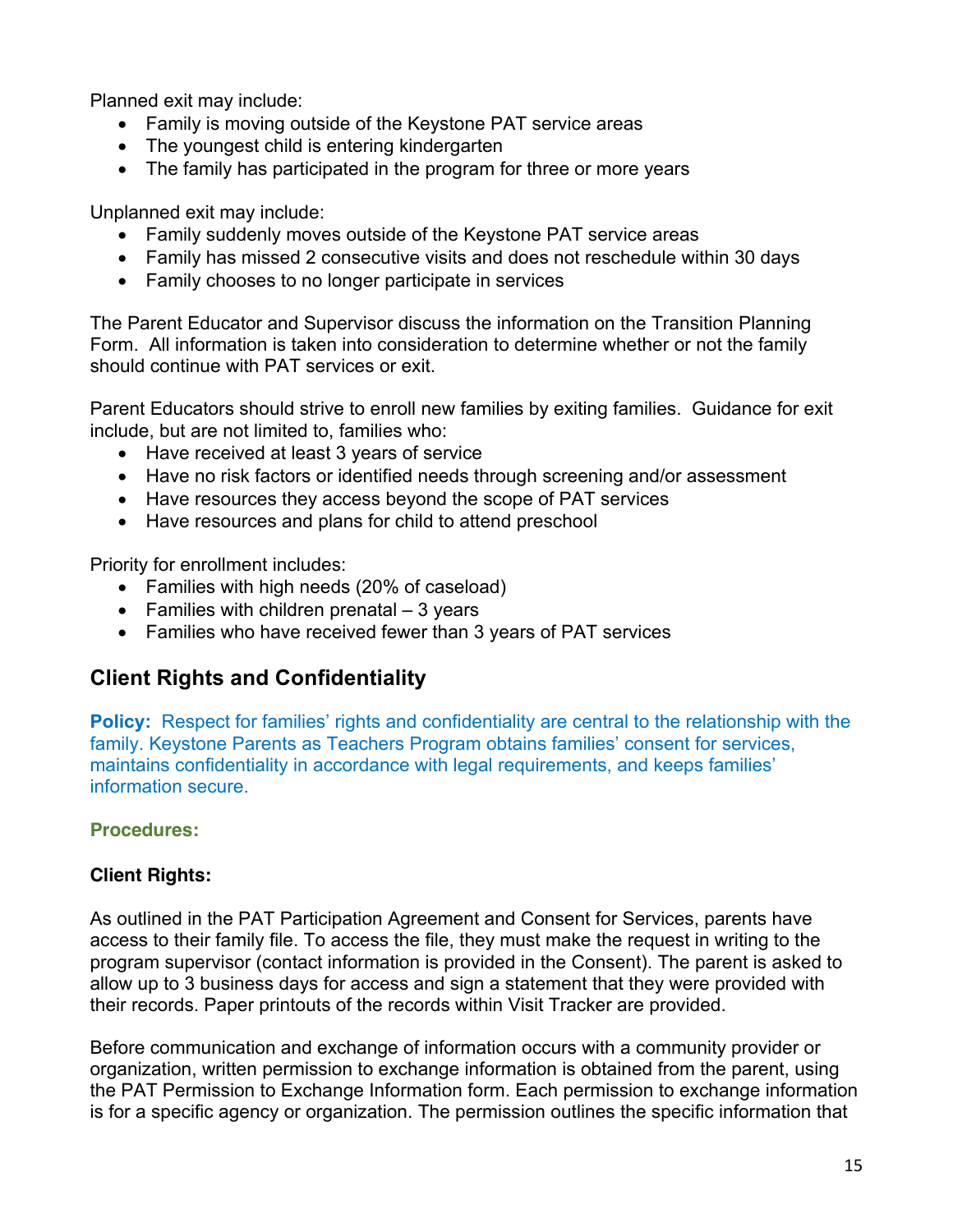will be shared, and with whom it will be shared. The permission also states the time period for which it is valid and is signed by the parent.

Before Keystone PAT responds to a request to release information, it must receive a written, signed, current permission to exchange information, and inform the parent that this request has been received. A parent is notified that a request for exchange of information has been received before the parent educator responds to it.

During the consent process, the following is discussed and provided in writing to the parents/ guardians:

- With whom individual information provided by the family and information about services provided to the family may be shared.
- Conditions under which the affiliate would release identifiable information outside of the program without written permission: namely in order to protect the parent or others from serious harm – for example, if a family member plans to harm him or herself, if a family member plans to harm another person, or if there are concerns about abuse or neglect of a child or elderly person, or if an affiliate must comply with a court order requiring the release of information. A subpoena of records received by the program will first be reviewed by the law firm used by Family Inc. The affiliate will act in accordance with the legal recommendations.

Confidentiality refers to the protection of personally identifiable information at all stages, including the collection, use, and maintenance of education records.

Confidentiality applies to both written records **and** or all information. Confidential information, whether perceived to be positive or negative, must never be shared by a Parent Educator other than those identified above. Violations of confidentiality could result in disciplinary actions being taken against the employee, including termination.

Parent Educators may share confidential child or parent information only with their Supervisor, Program Coordinator, and Keystone administration.

When taking equipment or files out of a building or home office, staff must use all forms to securing items, such as storing items in a locked vehicle, or in a trunk (if applicable). In addition, passwords and other measures of security must be established on electronic devices. Employee must notify Keystone Administration if any breach of confidentiality or losses of devices or files happens with secure Keystone information.

## **Data Collection and Documentation of Services**

**Policy:** Data collection and documentation of services are key to driving responsive, quality service delivery, and demonstrating outcomes for families. Keystone Parents as Teachers maintains comprehensive and up-to- date documentation of family information, service delivery, and additional evaluation data.

**Procedures:**

**Documentation:**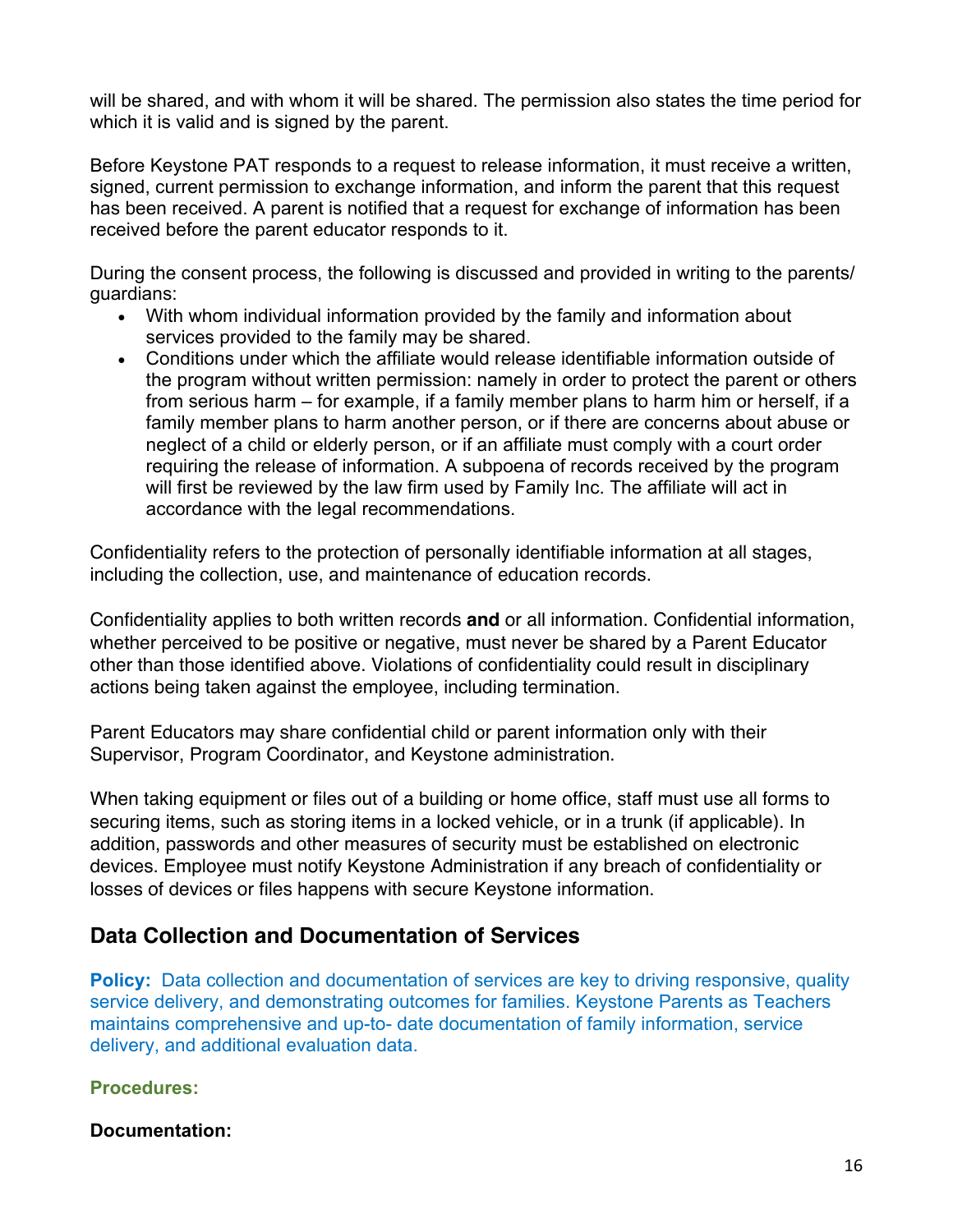Keystone Parents as Teachers utilizes Visit Tracker Data Management System to document all PAT services.

The following must be accurately documented and updated in Visit Tracker within 3 business days of occurrence:

- Family Intake and Enrollment
- Participation Agreement and Consent for Services
- Parent/Guardian Information Record
- Child Information Record
- Family Information Record
- Personal Visit Planning Guide
- Personal Visit Record
- Family-Centered Assessment
- Depression Screenings
- Parent Stress Scale
- Tobacco Survey
- Goal Record
- Resource Connection Record
- Milestones
- Child Developmental and Social Emotional Screening
- Child Health Record
- Group Connection Planning Guide
- Group Connection Record
- Transition Plan
- Professional Development
- Reflective Supervision
- Staff Meeting
- Personal Visit Observation
- Group Connection Observation

The program coordinator reviews data on a monthly and quarterly basis. The program coordinator meets quarterly with each parent educator to review data entry and compliance with PAT requirements. The assistant program coordinator also reviews the quality of documentation in at least one family file for each parent educator quarterly using the PAT File Review Tool. Feedback is provided to the parent educator on a quarterly basis. Additional monitoring and file reviews are completed for new parent educators during their first year.

Keystone PAT engages in both ongoing quality assurance and continuous quality improvement (CQI). Quality assurance is carried out using the QA Blueprint and includes but is not limited to:

- Monitoring the timeliness, amount, and frequency of services that families are receiving
- Monitoring attrition rates
- Observing parent educators deliver personal visits and group connections
- Reviewing family files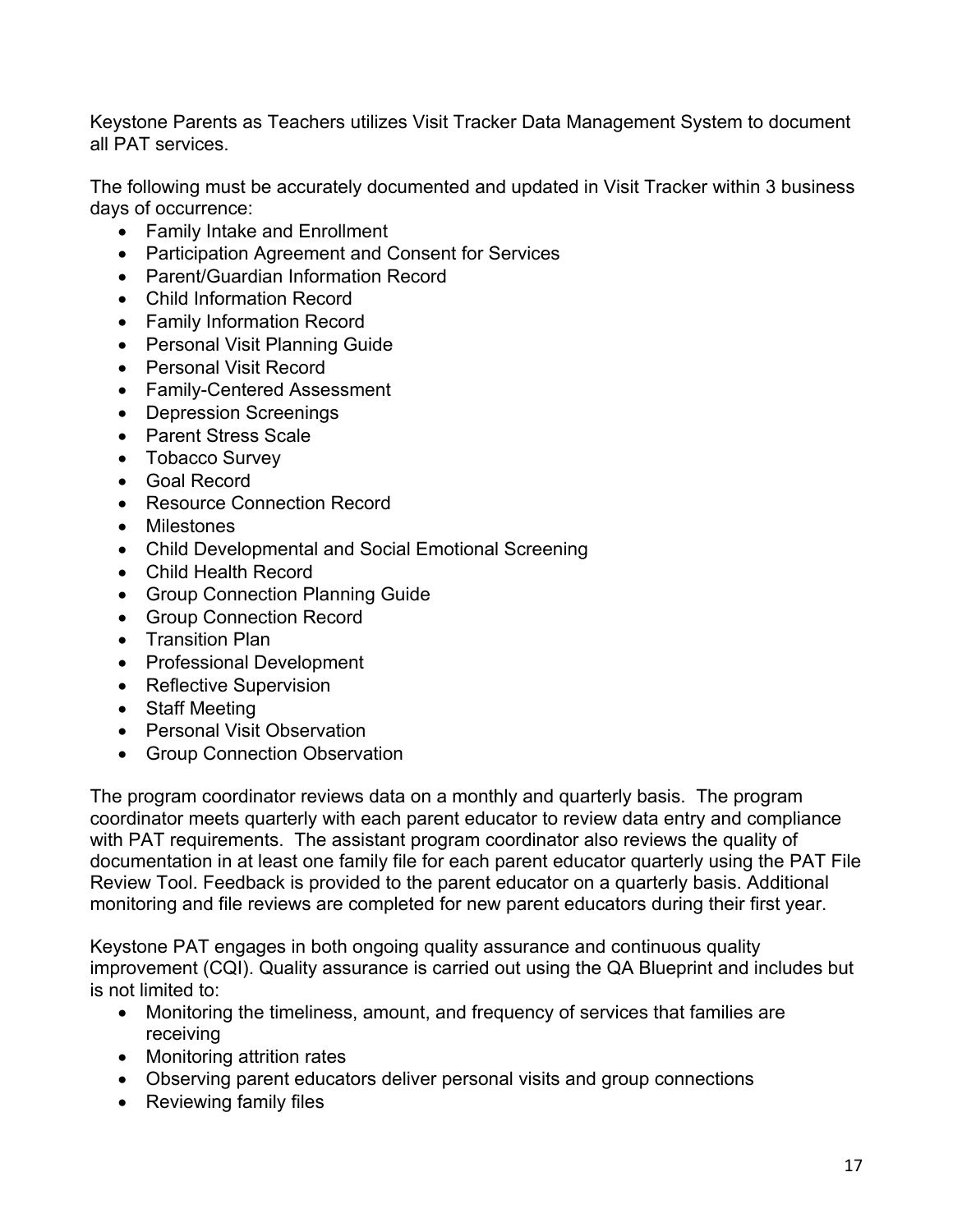- Monitoring the implementation of supervision, staff meetings, core-competency assessments and performance reviews
- Reviewing data, family feedback, and policies/procedures

The QA Blueprint will be updated by the supervisor as applicable but at least monthly.

The program coordinator follows up on information and data from quality assurance activities, both at the individual level with parent educators, and at the program level. At the program level, follow up may include but is not limited to staff skill building, clarification of processes, and refinement of policies/procedures.

## **Orientation and Training of New Staff**

## **Policy:**

Initial orientation and continued training provide a strong foundation for the work of parent educators. Keystone PAT develops the skills and knowledge base of new parent educators through comprehensive orientation, training, and coaching throughout the first year.

#### **Procedures:**

Prior to Foundational and Model Implementation (FMI) training, the program coordinator will review and discuss the following with all newly hired parent educators: the affiliate plan, model components, Essential Requirements, and login procedures. In addition, new parent educators will shadow at least 1 personal visit prior to Foundational and Model Implementation (FMI) training. All newly hired parent educators must complete Foundational and Model Implementation (FMI) Training before delivering services to families.

New hires also attend a New Employee Orientation. The program coordinator reviews and discusses the program policies and procedures in detail with the new parent educator. The section on parent educator safety in particular is reviewed and discussed in detail with all new parent educators before visits are observed or conducted.

In addition, the affiliate's protocols related to child abuse and neglect, parental substance abuse, intimate partner violence and depression will be reviewed. These activities may take place or begin before the parent educator attends FMI.

Following FMI training, the supervisor provides an in-depth introduction to Visit Tracker and PAWS (work activity/schedule/timecard and expense report).

The supervisor provides more frequent supervision during the new parent educator's first 6 months of employment, using the Foundational Reflective Supervision Plans from the PAT Reflective Supervision Toolkit. The assistant coordinator and coordinator also meet more frequently with the new parent educator to follow-up on trainings and answer questions.

Following FMI training, the trainings below are completed within 6 months:

- Approach to family-centered assessment
- Mental health and depression screening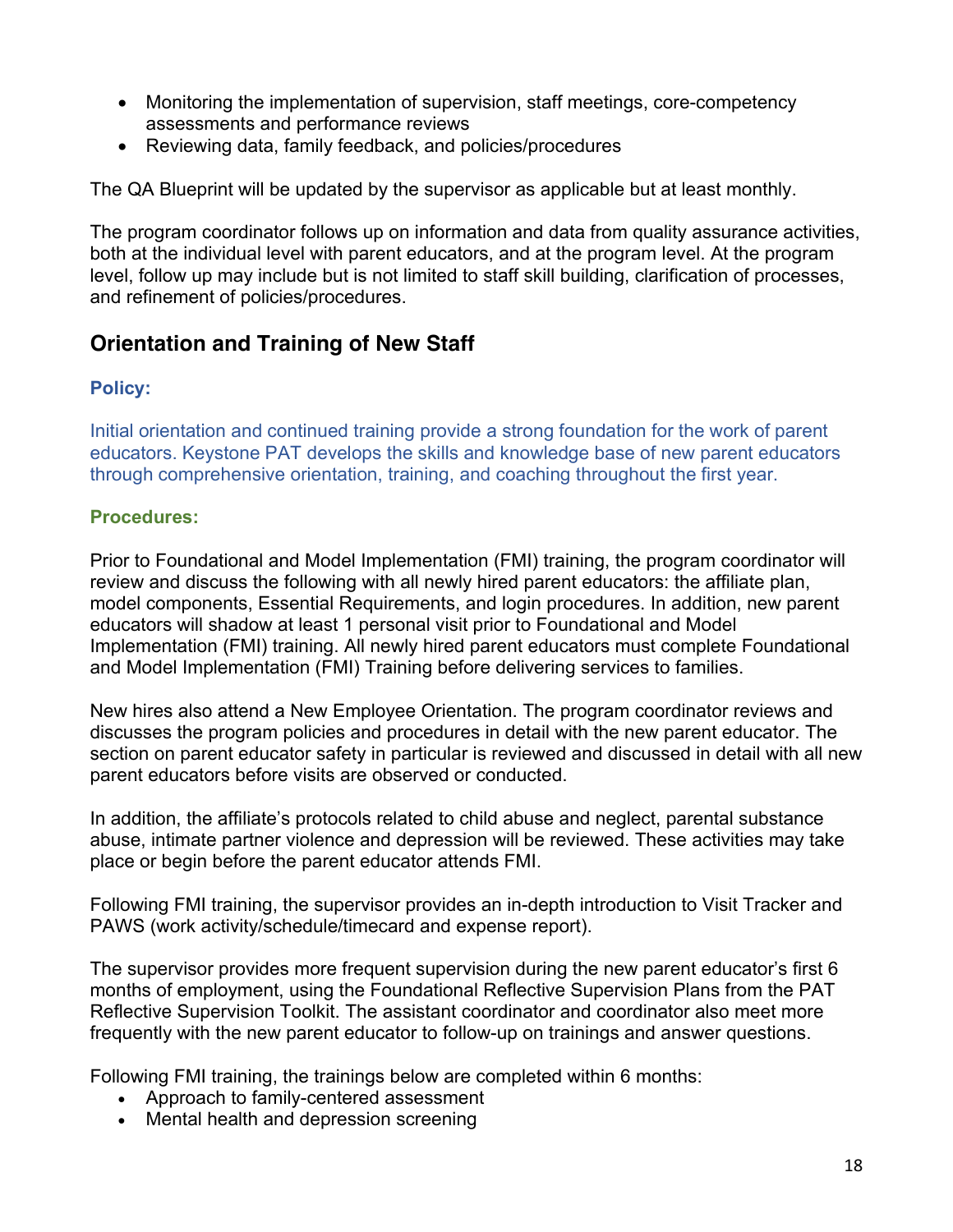- ASQ-3 and ASQ-SE2
- Diversity and Cultural Responsiveness (note: this could be done before FMI training)
- Foundational 2

Within the first 6 months, the newly hired parent educator shadows a more experienced parent educator or supervisor on personal visits. In total, 3 visits are shadowed with 1 of these visits including screening. The new parent educator also attends the group connections during this time to observe and assist as appropriate. Shadowing can occur prior to FMI training.

New parent educators are observed by the assistant coordinator delivering a personal visit, screening, and group connection within 6 months of FMI training and again at one year, using the PAT Personal Visit and PAT Group Connection Observation Tools. Verbal feedback may be given directly following the visit if possible. In addition, written and verbal feedback is provided at the following supervision session.

## **Supervision and Professional Development**

## **Policy:**

Reflective supervision and professional development are integral to developing and retaining high quality staff, preventing burnout, and reaching outcomes set for the affiliate and for families. Parent educators participate in regular reflective supervision and obtain ongoing professional development.

## **Procedures:**

## **Reflective Supervision:**

The supervisor's responsibilities include directing, coordinating, supporting, and evaluating the on-the-job performance of parent educators in accordance with Keystone PAT Policies and Procedures.

Supervisors meet with each parent educator monthly for a minimum of 2 hours to provide reflective supervision. Monthly reflection supervision includes review and discussion of:

- Individual PAT families (struggles, challenges, and celebrations)
- Parent educator's reflections on their experiences working with the families on their caseload
- Questions and guidance regarding the Foundational curricula (activities, resources, materials, etc.)
- Ethical concerns and role or boundaries as a parent educator
- Building skills as a parent educator
- Parent educator well-being and burn-out prevention

In addition, the assistant coordinator observes and reviews with each parent educator annually on a home visit, home visit with screening, and a group connection using:

- PAT Personal Visit Observation Tool
- PAT Group Connection Observation Tool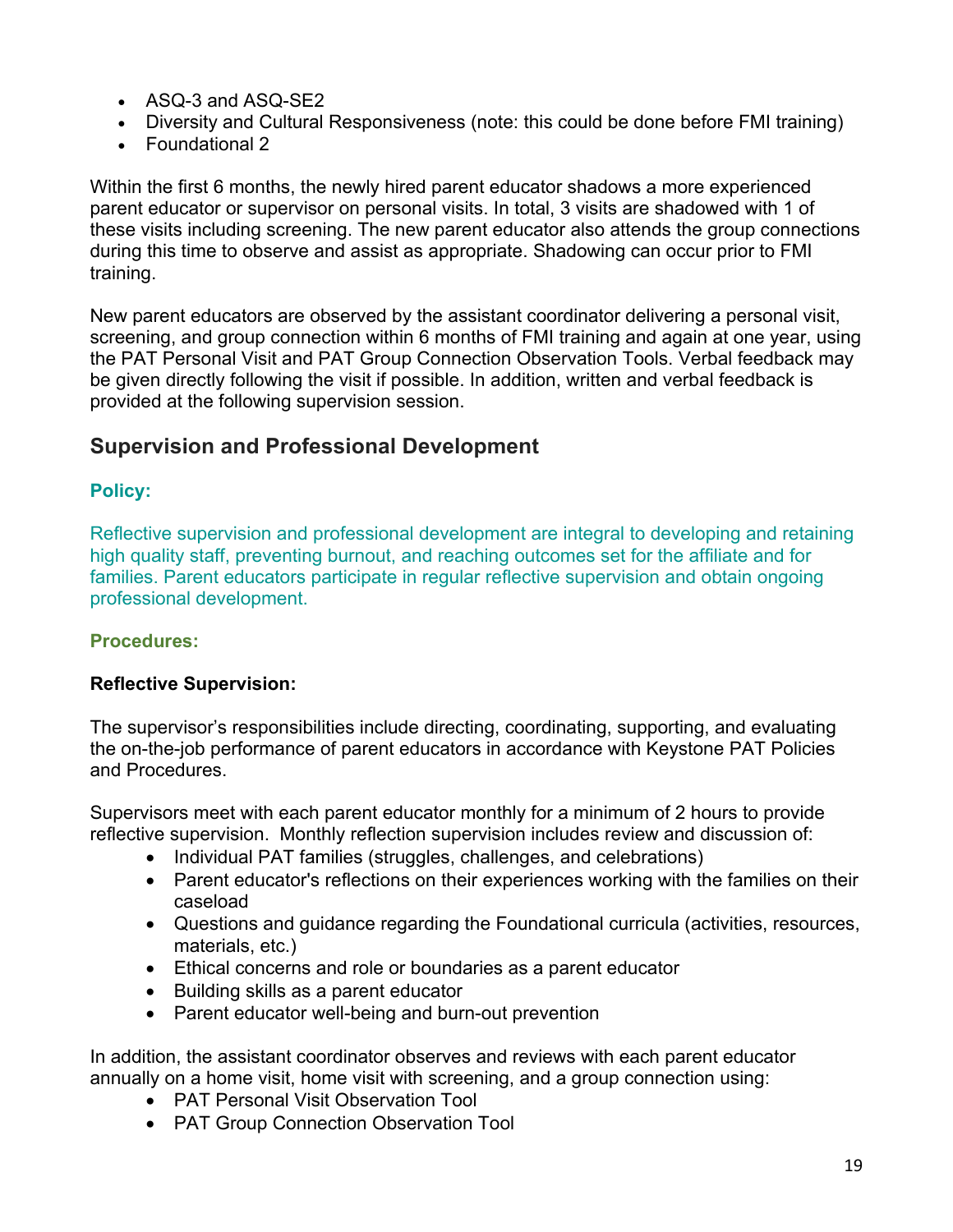The supervisor maintains on-going communication throughout the month to:

- Help with general questions
- Follow-up on feedback provided during monthly reflective supervision

The supervisor leads affiliate staff meetings once monthly, for  $2 - 4$  hours each, with all parent educators. Over the course of a program year, staff meetings address:

- Administrative issues
- Sharing of data system reports or review and discussion of implementation and outcomes
- Case discussion, highlighting celebrations and challenges from the parent educators
- Sharing of ideas among parent educators
- Skill/team building
- Annual review/training of policies, procedures, and protocols

Each parent educator in their second year of employment or beyond is observed delivering a personal visit during the last quarter of the program year, using the PAT *Personal Visit Observation Tool*. Verbal feedback may be given directly following the visit if possible. In addition, written and verbal feedback is provided at the following supervision session.

The assistant coordinator observes 1 group connections per year using the PAT Group Connection Observation Tool with each parent educator. The supervisor reviews the planning documentation prior to the group, then observes the group, using the Group Connection Observation Tool. Within 3 business days, the assistant coordinator meets with the facilitator(s) of the group to give verbal and written feedback.

Performance reviews are completed annually. The parent educator and program coordinator discuss his/her core-competencies self-assessment and a professional development plan for the coming year. In addition, the Keystone PAT Performance Review is completed, discussed and signed-off on by the parent educator and coordinator.

## **Professional Development:**

Each year, parent educators complete the PATNC Core Competencies Self-Assessment tool. This tool assesses and documents performance and core competencies in the following areas:

- Family support and parenting education
- Child and family development
- Human diversity within family systems
- Health, safety, and nutrition
- Relationships between families and communities

The parent educator reviews their completed self-assessment with their supervisor to identify areas of strength and opportunities for growth in their knowledge and skills. The supervisor assists the parent educator in developing a professional development plan. The professional development may be obtained through:

- Monthly staff professional development
- On-line webinars from credible sources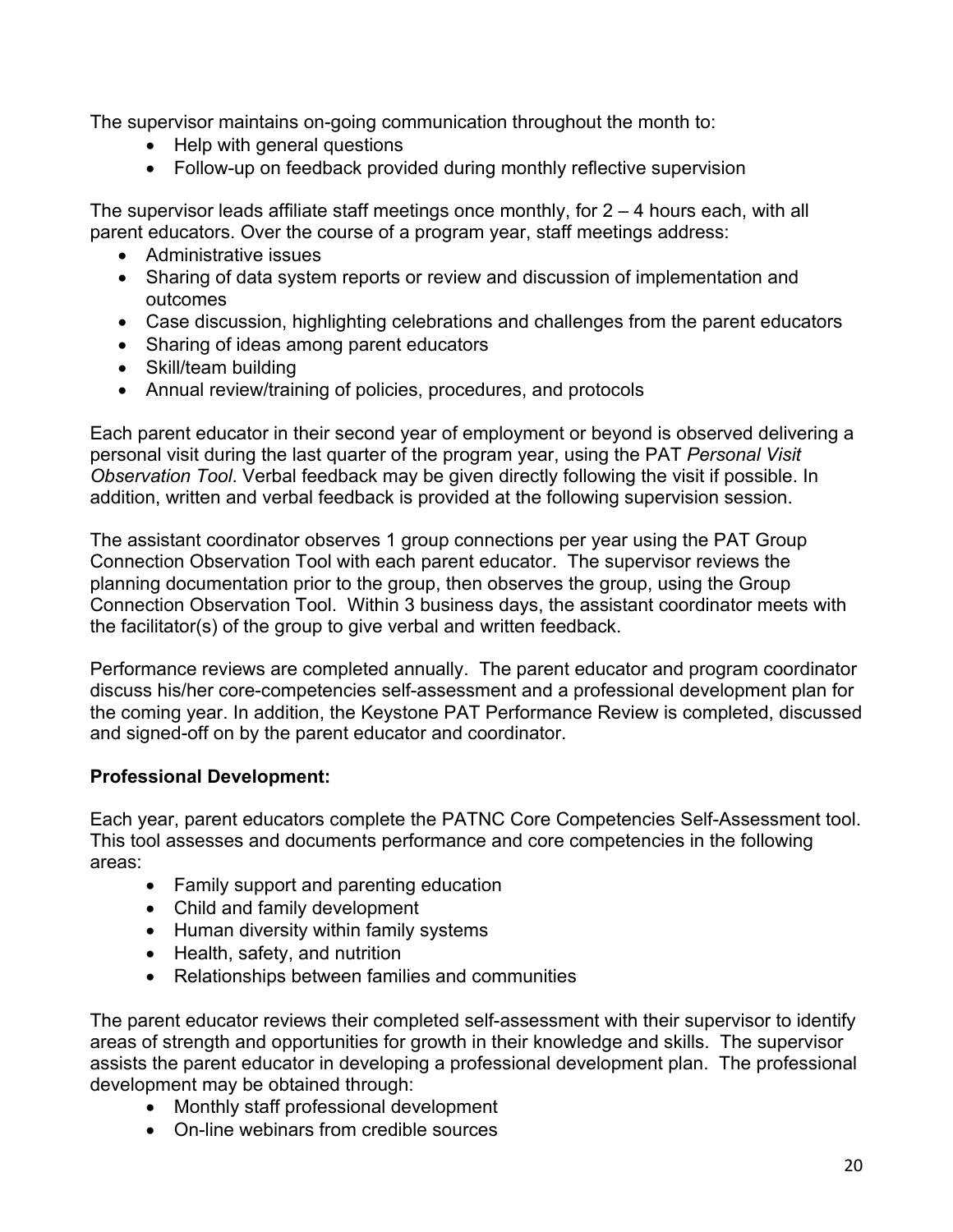- Undergraduate and/or graduate courses by accredited community colleges, colleges, or universities
- Professional development conferences
- Workshops or seminars sponsored by other organizations in the community

Along with assessing competencies, the parent educator and supervisor assess the parent educator's performance over the year and set professional development goals, documenting both the performance evaluation and professional development goals.

Parent educators obtain competency-based professional development and renew certification with the national office annually. Planned professional learning opportunities/professional development enhance the knowledge base that informs parent educators' work and increases their competence in delivering services to children and families. Parent Educator core competencies include knowledge, skills, and practices that inform and impact the relationship Parent Educators have with families. The Foundational and Model Implementation Trainings provide the basis for these, and parent educators develop them further as they gain experience, obtain additional professional development, and receive reflective supervision.

Keystone PAT provides monthly professional development to enhance the knowledge base of parent educators and increase their competence in delivering services to children and families. Topics for monthly professional development are identified by staff and planned by the supervision team for the year. Parent educators demonstrate a personal visit activity at each staff meeting.

At staff meeting, the following is shared and discussed to provide ideas and increase parent educator's abilities in providing PAT services:

- Personal visit ideas and tips
- Group connection ideas
- Recruitment activities
- Resource connections made in the community
- Screening review and tips
- Tips on organization and record keeping
- Administrative issues
- Program fidelity
- Visit Tracker program reports for review and discussion of implementation and outcomes

Additional professional development hours may be obtained through:

- Parents as Teachers trainings and professional development opportunities.
- Undergraduate or graduate courses by accredited community colleges, colleges, or universities.
- Continuing education or professional development conferences.
	- o Workshops or seminars sponsored by the parent educator's organization or other organizations in the community.
	- o Online training provided by credible organizations.
	- o Participating in the quality endorsement and improvement process.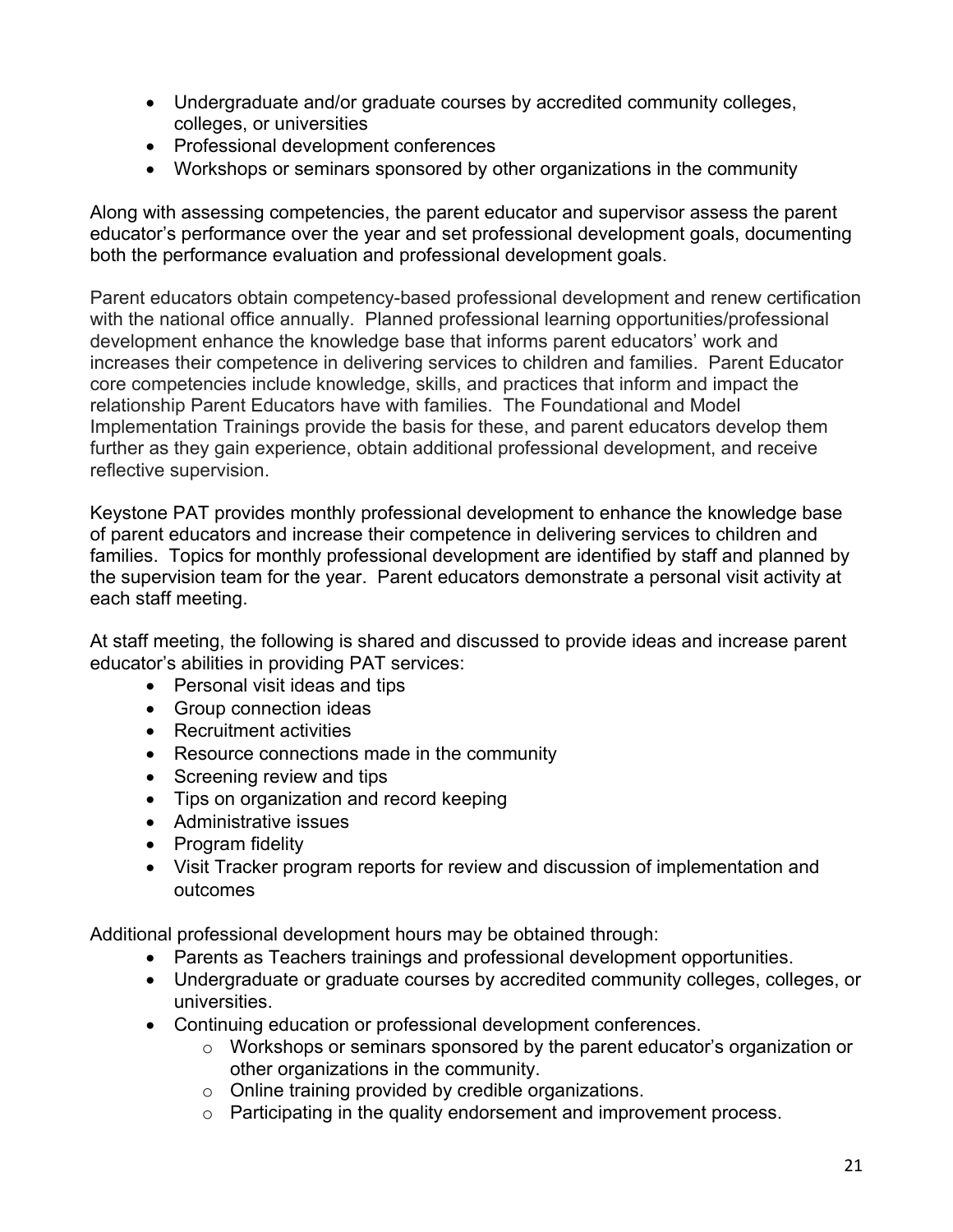Annually, the supervisor and parent educator assess and document performance and core competencies across at least the following areas: family support and parenting education, child and family development, human diversity within family systems, health, safety, and nutrition, relationships between families and communities. Each one of these core competencies was developed to support the needs of children, parents and families, in the communities and in the Parents as Teachers programs. The parent educator sets professional goals based on their core-competency review and attends training in the appropriate area if needed.

All parent educators participate in at least 20 hours of professional development annually in accordance with PAT National Center renewal expectations. Both the program coordinator and parent educators identify and share information about professional development opportunities. When parent educators have gone to a training, they discuss what they learned at the next staff meeting. The reflective supervisor and coordinator monitors parent educator participation in professional development, checking in during reflective supervision at least quarterly regarding completion of professional development.

## **Parent Educator Safety:**

**Policy:** Maintaining staff safety is of paramount importance to Keystone Parents as Teachers. To this end, supervisors and parent educators must be well informed about and utilize strategies designed to promote staff safety.

## **Procedures:**

**Note:** An overarching principle about parent educator safety is for parent educators to listen to their instincts about their sense of safety and to involve their supervisor to help address any concerns. This may include, but is not limited to, being accompanied on a visit, and if necessary, relocating visits to the office.

Strategies and issues regarding staff safety are regularly discussed in staff meetings. At least annually, a staff meeting will be dedicated to training on safety focused topics selected with input from staff. Initial topics may include: personal safety, self-defense and de-escalation techniques.

Parent educators are expected to maintain an up-to-date calendar in Visit Tracker, which is visible to the supervisor and coordinators. Parent educators provide the following phone numbers to their family in case of an emergency:

- Program coordinator
- Assistant coordinator
- Reflective supervisor

In case of an emergency, the parent educator contacts the proper authorities and then calls the program coordinator directly after.

Parent educators are expected to have a vehicle in good working condition with sufficient fuel at all times. Parent educators should get clear directions for where they are going and map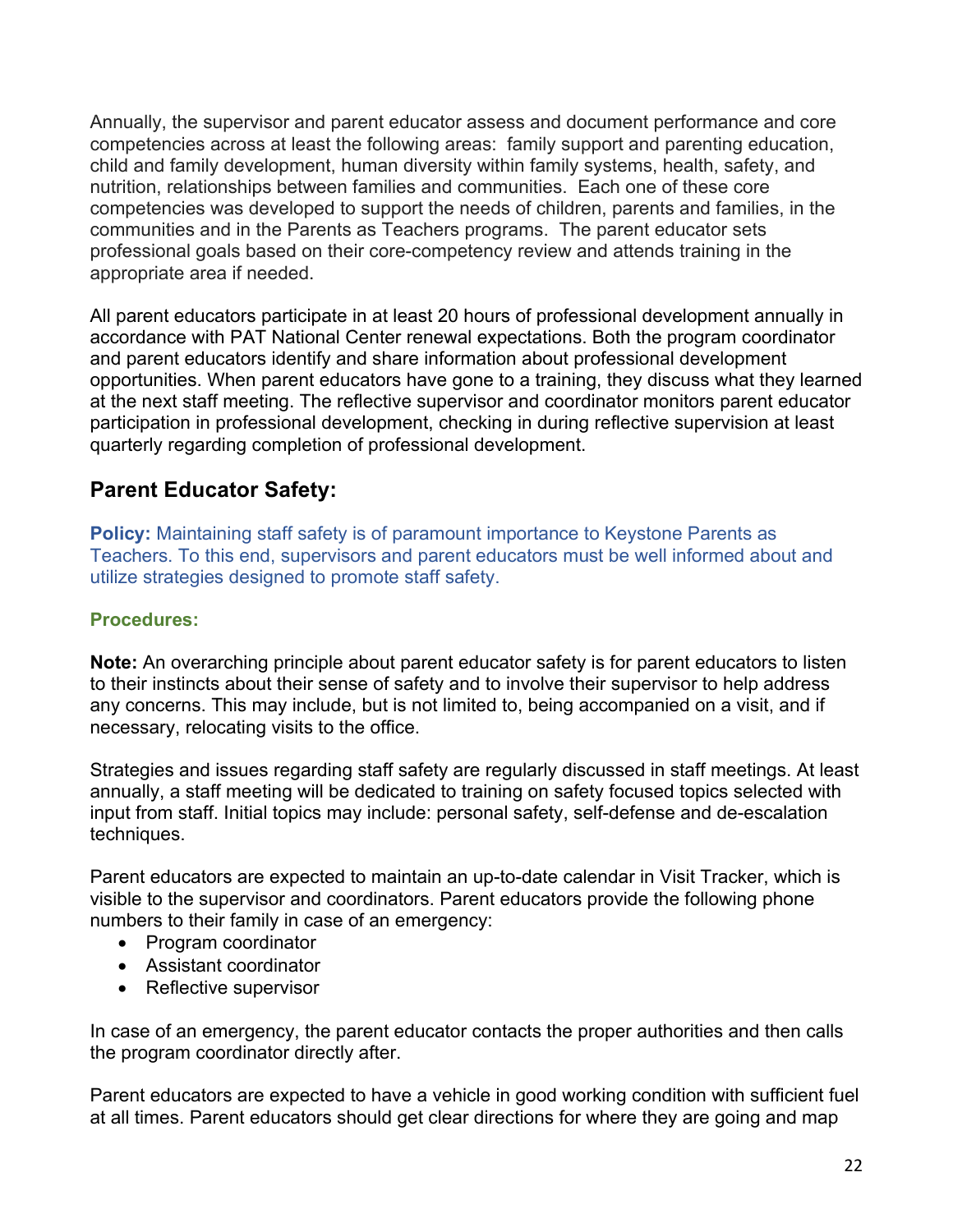out the safest, most direct route ahead of time. Purses and laptops should be put in the trunk of the car before leaving for the visit. The parent educator parks as close to the home as possible and keeps the car locked. It is important that parent educators are organized ahead of time so that when they arrive they are not spending time getting things together.

Parent educators should be vigilant about their surroundings, paying attention to possible risks in their environment. If necessary, parent educators ask the parent to escort them in and out of the home. A parent educator should not enter a home if there is yelling, screaming, breaking glass, etc. coming from within. If this is the case, once in a safe location, he/ she should call the police and his/her supervisor. Parent educators need to be aware of all exits from the home and the fastest route to their car.

Parent educators should not wear or bring valuables on a visit, should wear comfortable clothing and shoes that allow them to move easily, and carry identification on their person. Visits should take place in common areas of the home, such as the living room or kitchen.

Parent educators refrain from touching or petting animals. If a parent educator feels unsafe around a family pet, he/ she will ask if the pet can stay in another room. If the parent is unwilling to do so and the parent educator feels endangered by the animal, they will leave the visit.

If a parent, guardian, or caregiver in the home is agitated or aggressive, the parent educator should end the visit and leave the home. If a parent educator observes what appears to be illegal activity in the home such as the sale or manufacturing of drugs, or a significant safety concern such as a gun that the parent declines to lock up, they leave the home as quickly and calmly as possible. The parent educator then immediately contacts the program coordinator and determines the authorities that need to be contacted (such as the police and/or child abuse/ neglect hotline).

As a reminder, if for some reason the program coordinator cannot be reached, parent educators should ensure that they fulfill their mandated reporter responsibilities whenever it applies to a situation.

Parent educators wash their hands or use hand sanitizer before and after each visit to help prevent bringing germs into the family's and their own homes. In the case of air-borne viruses, parent educators a prescreen with families at check-in. If the family has been exposed to Covid-19 or another virus, the parent educator can offer to conduct the visit via ZOOM or reschedule the visit. When the spread of Covid-19 or another virus is high, the following is recommended to decrease possible exposure for the parent educator and family:

- Conduct the visit in a safe outdoor location
- Practice social distancing
- Wear a mask

If the parent educator observes evidence of a pest control problem in the home, they should use a mat for the visit activities and then place the mat in the trunk of the car after the visit. Materials that the parent educator takes to and from visits should be regularly disinfected.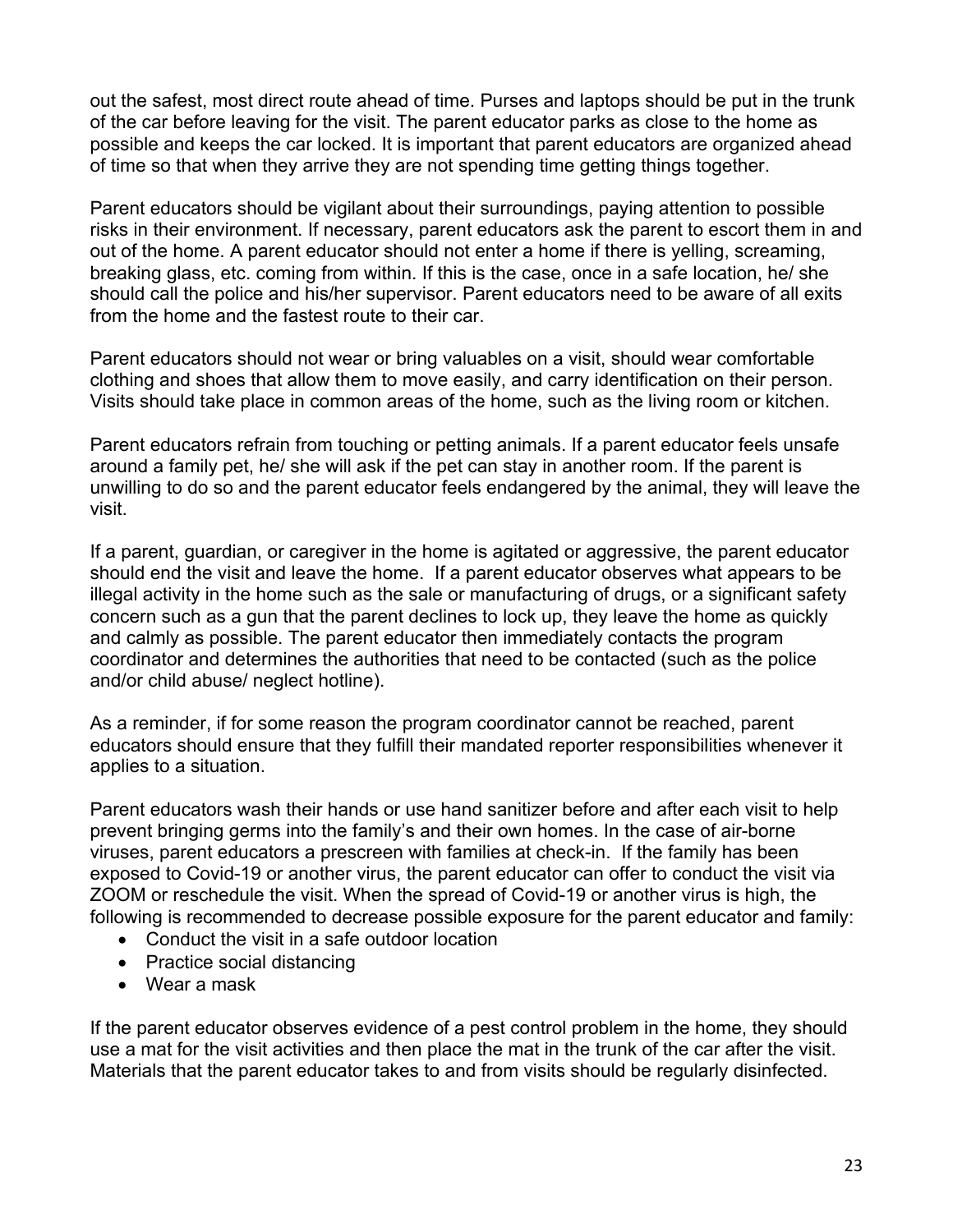## **Staffing and Personnel:**

## **Procedures:**

## **Staff Work Hours:**

Staff must be available to meet with families at a variety of times of day:

- Morning
- Afternoon
- Evening
- Occasional weekend

Staff are encouraged to limit evening personal visits to work no more than 3 nights per week and/or 2 nights per week and 1 weekend day. If a parent educator's caseload changes to increase beyond this recommendation, the parent educator should discuss their caseload with their supervisor. A night waiting list may then be generated.

Families should be provided options of days of the week for visits including evening visits. It is expected that staff have at least 2 evenings available for parents to choose from. Parent educators are expected to be available at least 2 evenings per week for work activities. Examples include:

- Personal visits
- Group connections
- Recruitment event
- Presentation or visibility event

As a parent educator's caseload changes throughout the year and parents' availability changes throughout the year, a parent educator's hours will vary throughout the year. Staff should strive to balance their hours by the end of each month to work within the number of hours they have been contracted for. Staff should not exceed the number of hours on their contract for the year. Parent educators must have flexibility to meet with parents based on the parent's availability.

## **Leave:**

All Keystone PAT employees are provided paid vacation, sick, personal, and holiday leave. More detailed information regarding leave can be found in the Keystone Staff Policy Handbook. In addition, sick leave can be used for illness and/or medical appointment. If the employee needs to care for an immediate member of the employee's family for illness or medical appointment, sick leave can be used for those circumstances. If the employees needs to use five or more consecutive sick days, a doctor's note must be obtained and provided to the program coordinator.

## **Personal Appearance and Dress:**

Staff should be mindful of their appearance and strive for a professional appearance while representing Keystone Parents as Teachers. It is understood that parent educators will dress appropriately for home visits and group connections where they will need to sit on the floor.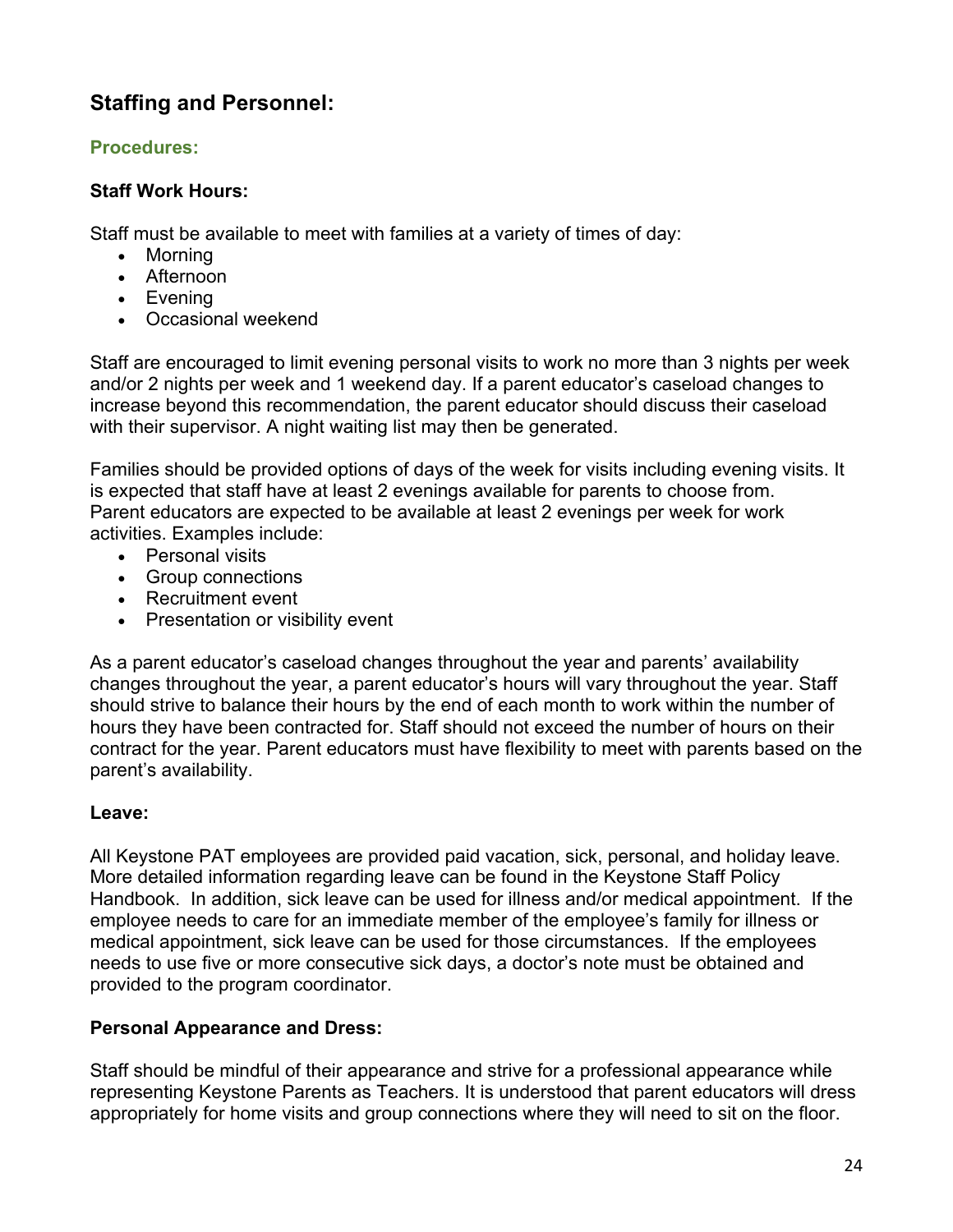Appropriate professional dress demonstrates a high regard for PAT services and will present an image consistent with job responsibilities and community values and expectations.

Appropriate professional dress reflects a shared vision of the Keystone Learning Services as motivated professionals working toward a common mission. In addition, it strengthens the community's perception towards the PAT program, Keystone Learning Services, and the school districts we serve.

The Keystone Learning Services Board of Directors encourages appropriate dress that adheres to commonly accepted business casual standards. Clothing should convey a professional image by being coordinated, modest, and appropriate.

Clothing not appropriate includes, but is not limited to, the following:

- Torn, faded, or frayed jeans
- Spandex
- Jogging/athletic suits
- Shorts above the mid thigh or sweatpants
- Low cut or revealing tops
- Clothing with non-PAT messages or logos during work activities. Examples including, but are not limited to:
	- $\circ$  Beer company logos, Religious or political messages, Advertisements.

Keystone PAT Staff are encouraged to wear clothing with the Parents as Teachers logo during all work activities.

Keystone PAT name badges are also provided to all staff. PAT staff are encouraged to wear name badges to enrollment visits and while in school district buildings or other work events when with a variety of people or groups. Examples include but are not limited to:

- Group Connections
- Community Interagency Coordinator Council meetings
- Recruitment activities
- Community screenings

## **Professional Conduct:**

The use of cellphones during a Home Visit or Group Connection is inappropriate. Cell phones should be placed in the "silent" mode during visits and calls should not be made or returned until the visit has been completed.

#### **Documentation of Work Activities:**

Keystone Staff must record all work activities on their weekly PAWS Work Schedule in the following manner:

- General work activity. Examples include:
	- o PV Smith
	- o Drive to PV Smith
	- o Prep Group Connection
	- o Post recruitment flyers
	- o Staff meeting
- Program component area: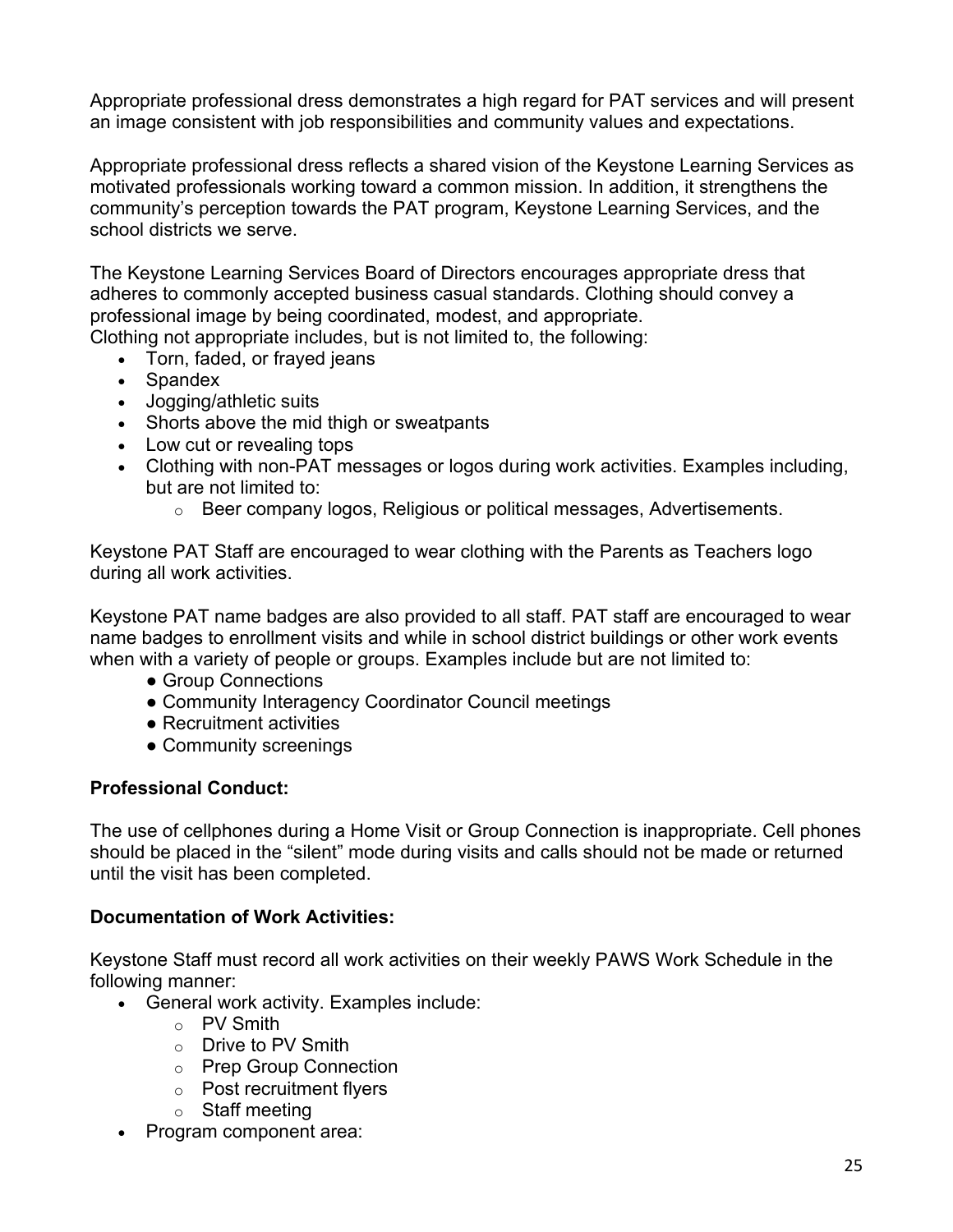- o PV (Personal Visit)
- o M (Mileage Time)
- o CM (Supervision)
- $\circ$  TR (Training)
- o GC (Group Connection)
- o RR (Recruitment & Retention)
- o RN (Resource Network)
- o PM (Program Management)
- o HOL (Holiday)
- o VAC (Vacation)
- o PERS (Personal Day)
- o SICK (Sick Day)
- Number of hours worked
	- $\circ$  Recorded to the closest quarter of the hour in time

Staff are encouraged to record work activity on a daily basis. All work activity must be recorded each week on Friday by 5:00 pm.

## **Documentation of Mileage for Reimbursement:**

Keystone Staff should record all mileage for reimbursement on their monthly Expense Report in PAWS in the following manner:

- Date
- Travel location (Lawrence/Oskaloosa/Ozawkie/Lawrence)
- Activity (PV Smith/Meet at Business Office)
- Activity recorded on the Expense Report must match mileage and activity time recorded on the Work Schedule
- Accurate number of miles

A PAT Staff members' homes are considered their home base. Therefore, mileage starts from the staff member's home to the work activity and return to the home.

Staff are encouraged to record mileage on a weekly basis. All mileage must be recorded by the last day of each month by 5:00 pm.

## **Expenses for Reimbursement:**

Expenditures for work activities may be purchased by staff without prior approval for needed items under \$25.00. Any expenditure over \$25.00 (other than expenditures for Group Connections) must be pre-approved by the Program Coordinator. Examples of expenditures include but are not limited to:

- Consumable items for personal visits
- Replacement parts for personal visits
- Office supplies not available at the PAT Office
- Group Connection supplies

Detailed receipts for all expenses for reimbursement must be submitted along with the Expense Report. Staff will not be reimbursed for Kansas State Sales Tax. A copy of Keystone's Tax Exempt Certificate is provided to staff members to assist with purchase.

## **Process of Parents as Teachers Work Schedule and Expense Report:**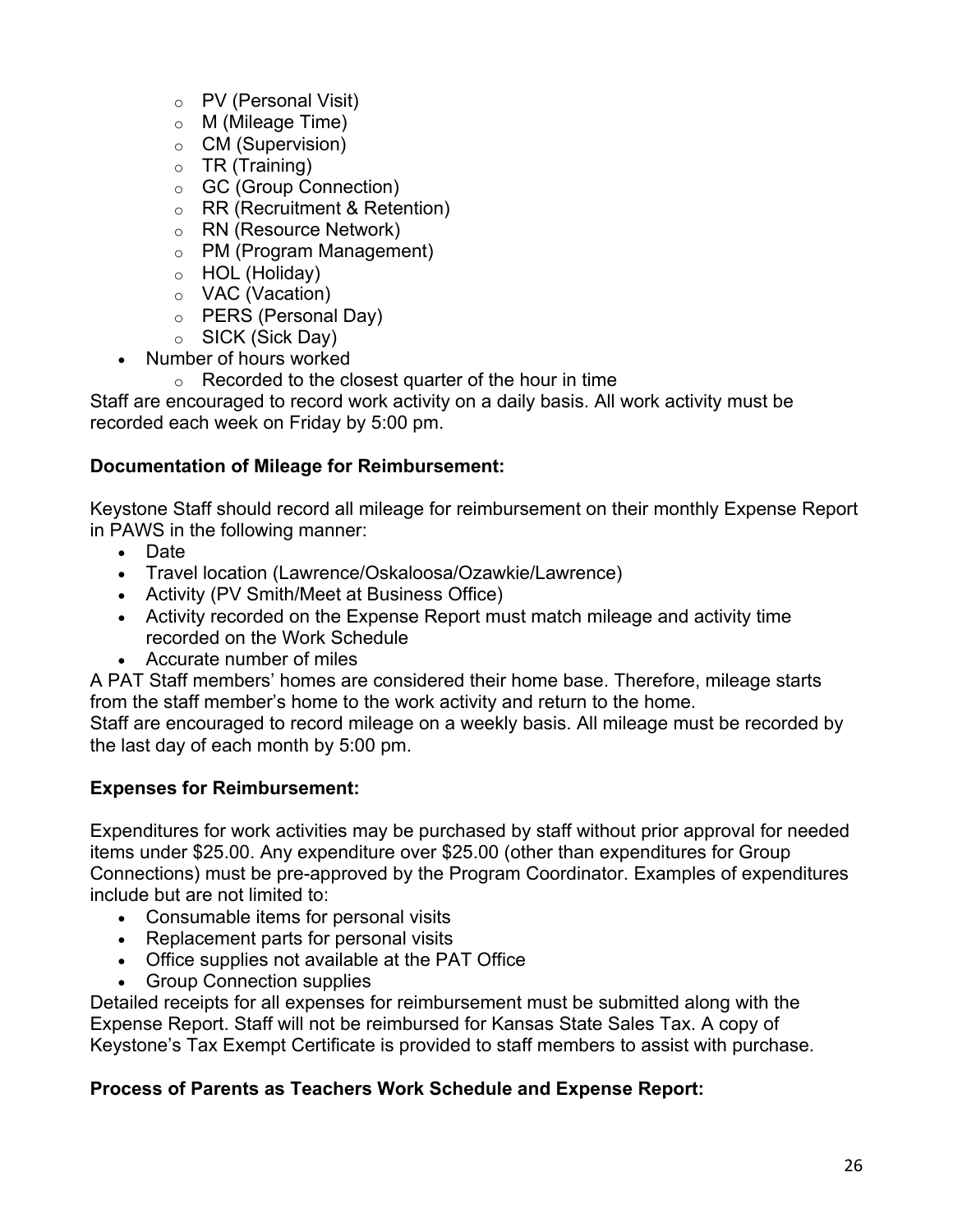Keystone PAT Staff must have all information accurately entered into the data system: PAWS at the following online site:

• http://www.precisiondatam.com

The Assistant Program Coordinator will check the reports in PAWS for accuracy and completeness on the 1st day of each month. The Assistant Coordinator will email each staff member once the reports have been checked. Staff must email the reports and copies of receipts to the Program Coordinator before the 5th of each month. Reports should be named as follows:

- PAT Work Schedule Jan Lname
- Exp Report Jan Lname

Abbreviations for each month are the 1st 3 letters of the month. For example:

- Jan
- Feb
- Mar
- Apr

Parent Educators should total their monthly hours and enter the total hours under the weekly hours on the PDF copy of the PAT Work Schedule. Leave dates and total days should be entered on the PDF copy under the signature.

Parent Educators must sign and date their PDF copy of the PAT Work Schedule and Exp Report.

All information reported on the PAT Work Schedule and Exp Report must be accurate information. Falsification of information reported is considered misuse of state funds and will result in immediate termination of employment.

## **Home Office:**

Keystone PAT Staff work from their homes and travel to a variety of work activities. Examples include but are not limited to:

- Personal Visits
- Group Connections
- Meetings with early childhood community groups
- Meetings with district personnel
- Recruitment and visibility events
- Staff meetings and trainings
- Staff must provide an updated copy of their vehicle insurance to the Keystone Learning Services business office.

Staff are provided with equipment and supplies needed to carry out work activities. Examples including but are not limited to:

- Laptop
- Printer(s)
- IPad
- Printer paper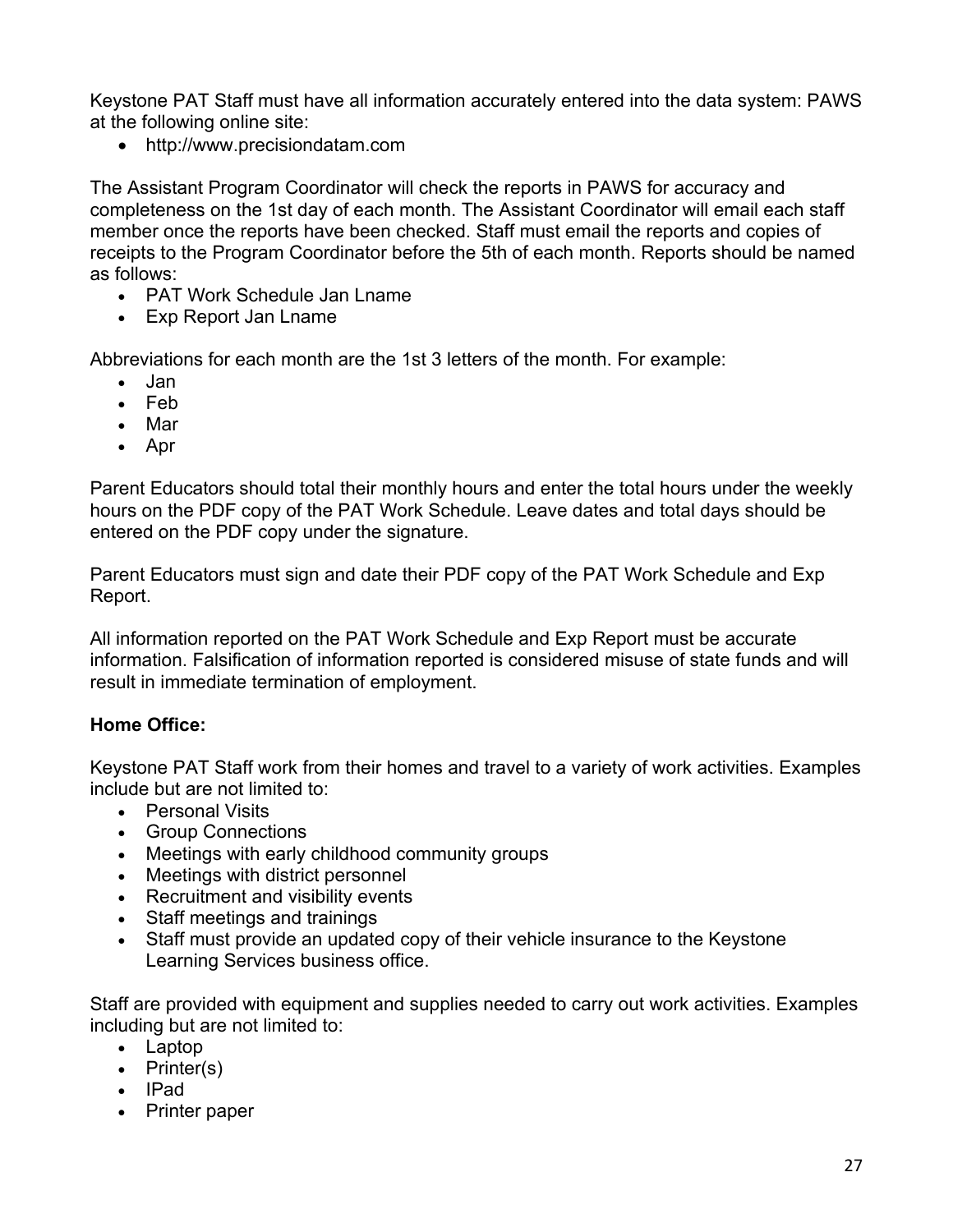- Personal Visit supplies
- Group Connection supplies
- Recruitment supplies

Staff are provided time for home office organization. This includes:

- Filing
- Review of files for accuracy and completion
- Organization of materials and supplies
- Purging of materials and supplies
- Cleaning of materials and supplies

Staff are expected to annually assess their needs for materials and supplies. Staff should communicate with the Program Coordinator or Assistant Coordinator any material or supply needs for the year. Annually, staff should assess what materials and supplies in their home office that are not needed. For items not needed, staff should either:

- Return items to the Keystone PAT Office OR
- Purge broken and outdated materials and supplies

All Keystone PAT equipment and supplies must be returned to the Keystone PAT office prior to departure from employment with the exception of:

- Partially used consumables
- Broken supplies
- Outdated materials